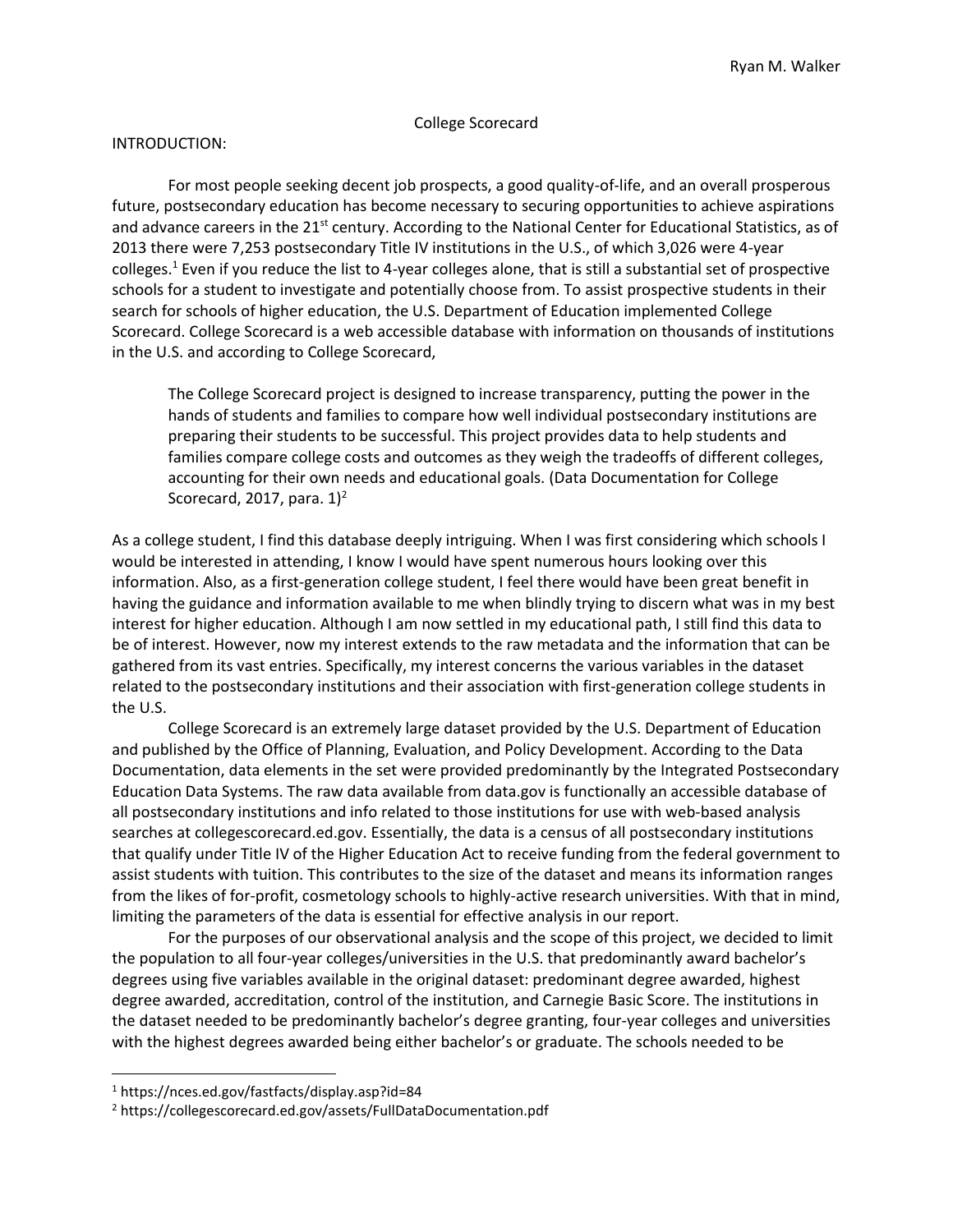accredited by the six active, regional accreditation agencies specific to colleges and universities: Middle States Commission on Higher Education, New England Association of Schools and Colleges, North Central Association of Colleges and Schools, Northwest Commission on Colleges and Universities, Southern Association of Colleges and Schools, and the Western Association of Schools and Colleges, Senior Colleges and University Commission.<sup>3</sup> Further, the schools' control needed to be private and nonprofit or public with a Carnegie Basic Score between 15-22, which ensures the data includes only schools ranging from Doctoral Universities with highest research activity to Baccalaureate Colleges with diverse fields.<sup>4</sup> We also removed schools in outlying regions (i.e. Guam and Puerto Rico). With these data constraints, the institutions are limited to a list of 1,448. Of the 1,448 institutions listed, we randomly sampled 400 using R for our analysis.

The variables of interest in our report are limited to two categorical: Research Type (Nonresearch/Research) and control (private/public); and eight quantitative: admissions rate, proportion of first generation student enrolled, median family income of all students enrolled, average age of entry for students, in-state tuition, out-of-state tuition, median debt of students at graduation, and graduation rate of all students within four years. Of the variables listed, one limitation evident is that only graduation rate is a dependent variable. We have numerous independent variables which we will have to address in the analysis. The focus of regression analysis will therefore be more towards graduation rate and its association with other quantitative variables of interest.

It is our aim through graphical representation and statistical summaries that we will be able to better visualize and interpret the relationship between each quantitative and categorical variable in our dataset, with interest towards first generation students. In our statistical analysis and inference we will be using a 95% confidence interval for our inference on single means and difference in means using the classical approach in addition to sample bootstrap distributions. Finally, in our correlation and regression models we will be testing the association between graduation rate and proportion of firstgeneration students enrolled, median family income, and average age of entry for all schools in our sample. With these processes in mind, we hope we can extrapolate meaningful data from the dataset.

 $\overline{\phantom{a}}$ 

<sup>3</sup> https://ope.ed.gov/accreditation/agencies.aspx

<sup>4</sup> http://carnegieclassifications.iu.edu/classification\_descriptions/basic.php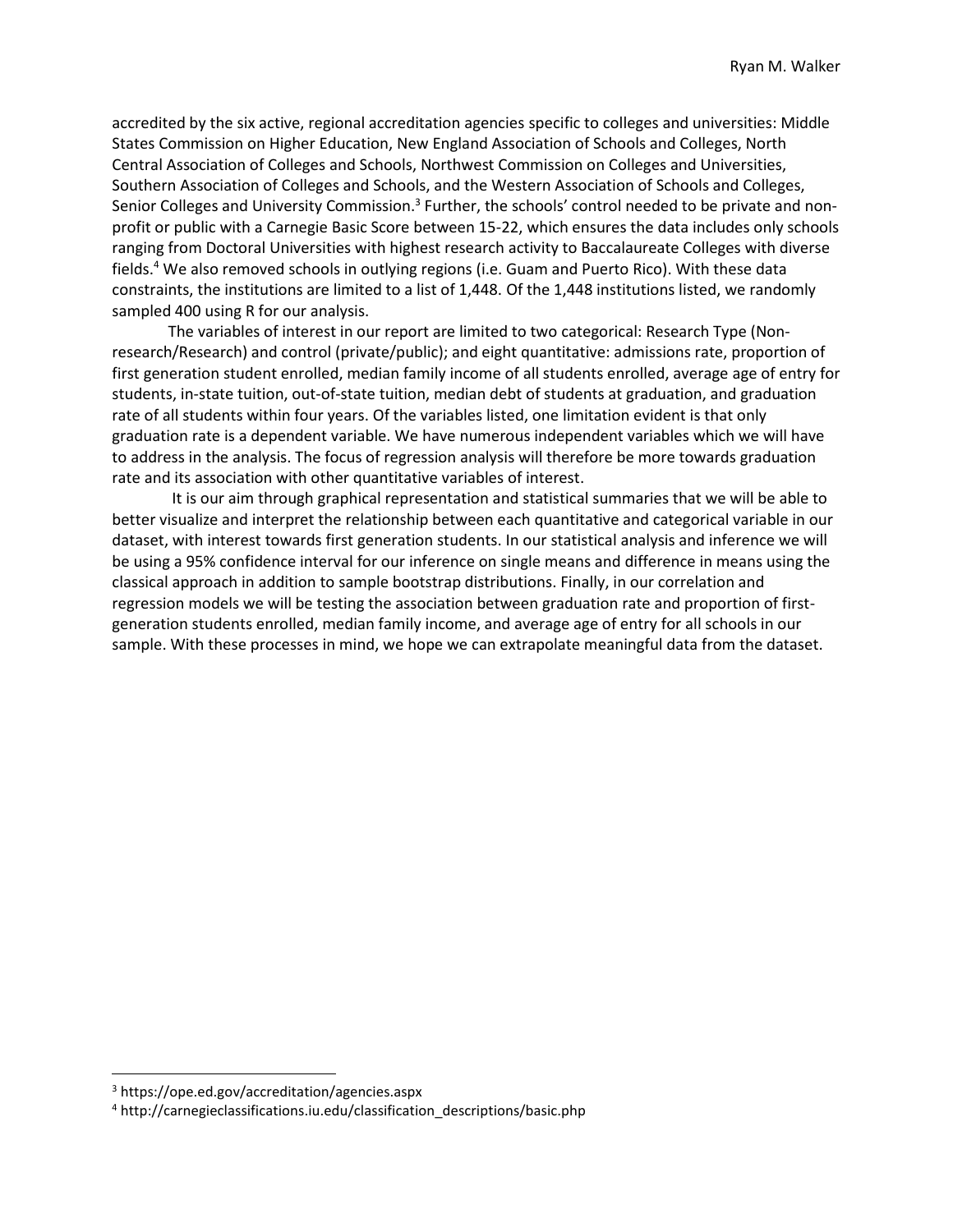# SECTION II:

# **Admissions Rate** 100 ãã. 60 Count  $\sqrt{40}$  $\mathbf{20}$ ŧ ö  $20$ 40 60 80 100 Admissions Rate

**Quantitative Variables**

# **Admissions Rate:**

**Figure 1.** Dot plot showing relationship of admissions rate to count of institutions.



#### **Admissions Rate of Institutions**

**Figure 2.** Bar graph showing relationship of admissions rate to count of institutions.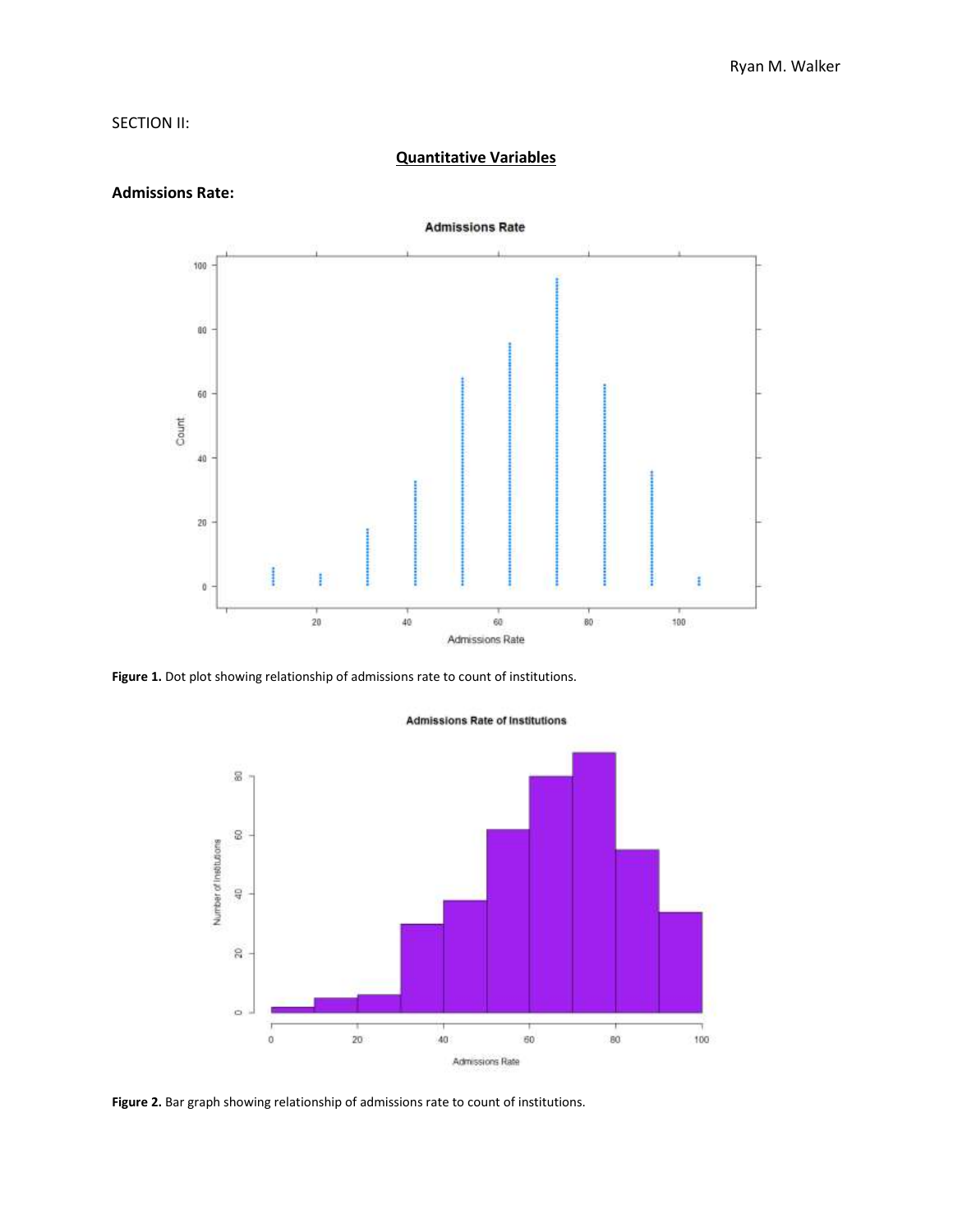#### **Admissions rate of institutions**



**Figure 3.** Box plot demonstrating five number summary of admissions rate of institutions.

|   | <b>Summary Statistics</b> |      |       |       |         |      |      |       |       |        |       |                |
|---|---------------------------|------|-------|-------|---------|------|------|-------|-------|--------|-------|----------------|
| n |                           | miss | mean  | l sd  | skew    | krts | min  | art1  | mdn   | l art3 | max   | <b>IQR</b>     |
|   | 400                       | 0.00 | 65.35 | 18.41 | $-0.50$ | 0.11 | 5.96 | 53.26 | 67.54 | 78.47  | 99.89 | רר חר<br>23.22 |

**Table 1.** Table showing the summary statistics including the five-number summary for the admissions rate at each institution.

# **Commentary:**

Distribution is skewed left and sixe outliers exist in our data in the lower end.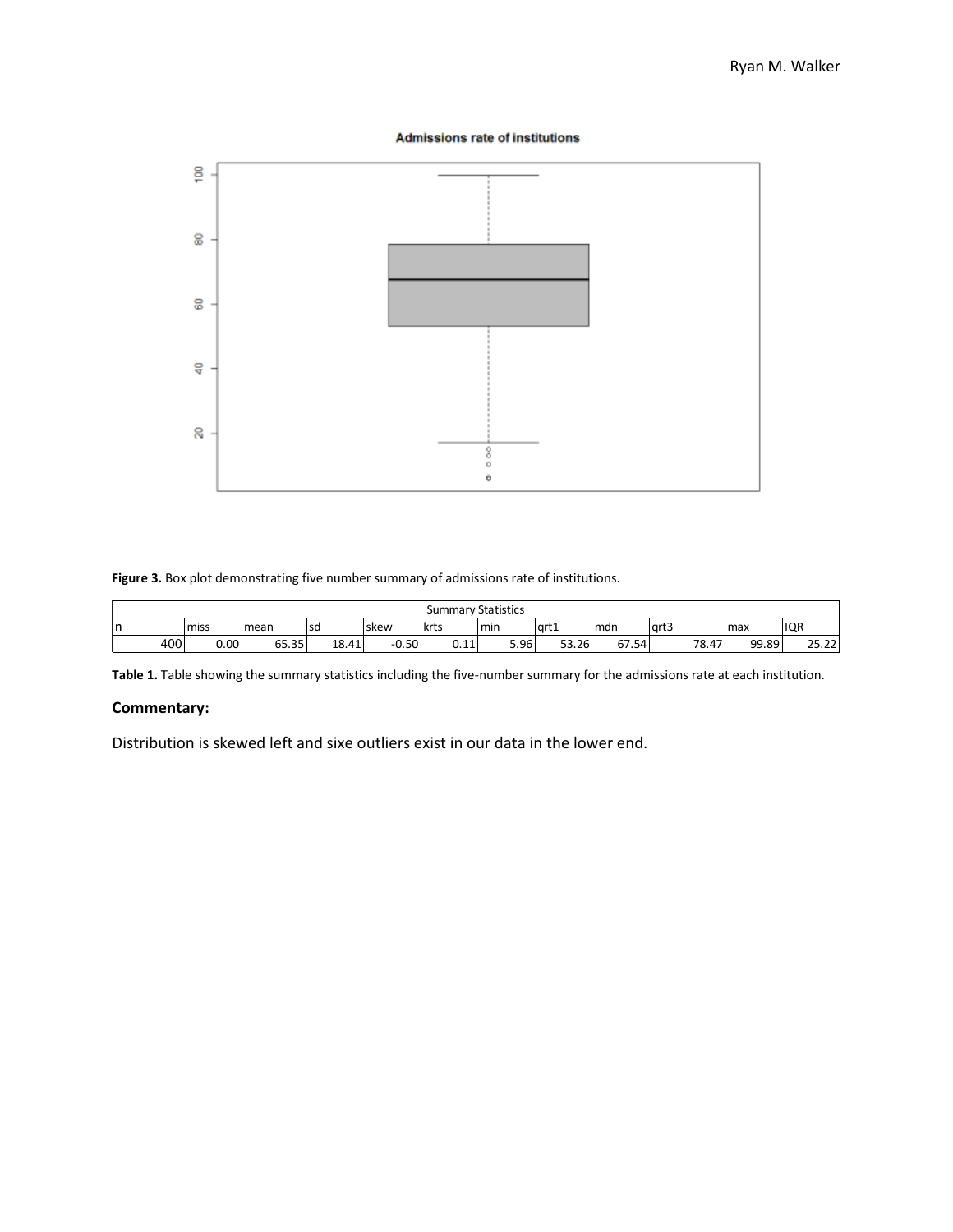# **In-State Tuition:**



**Figure 4.** Dot plot showing relationship of in-state tuition (per 1K) to count of institutions.



**Tuition for In-State Students** 

**Figure 5.** Bar graph showing relationship of in-state tuition (per 1K) to count of institutions.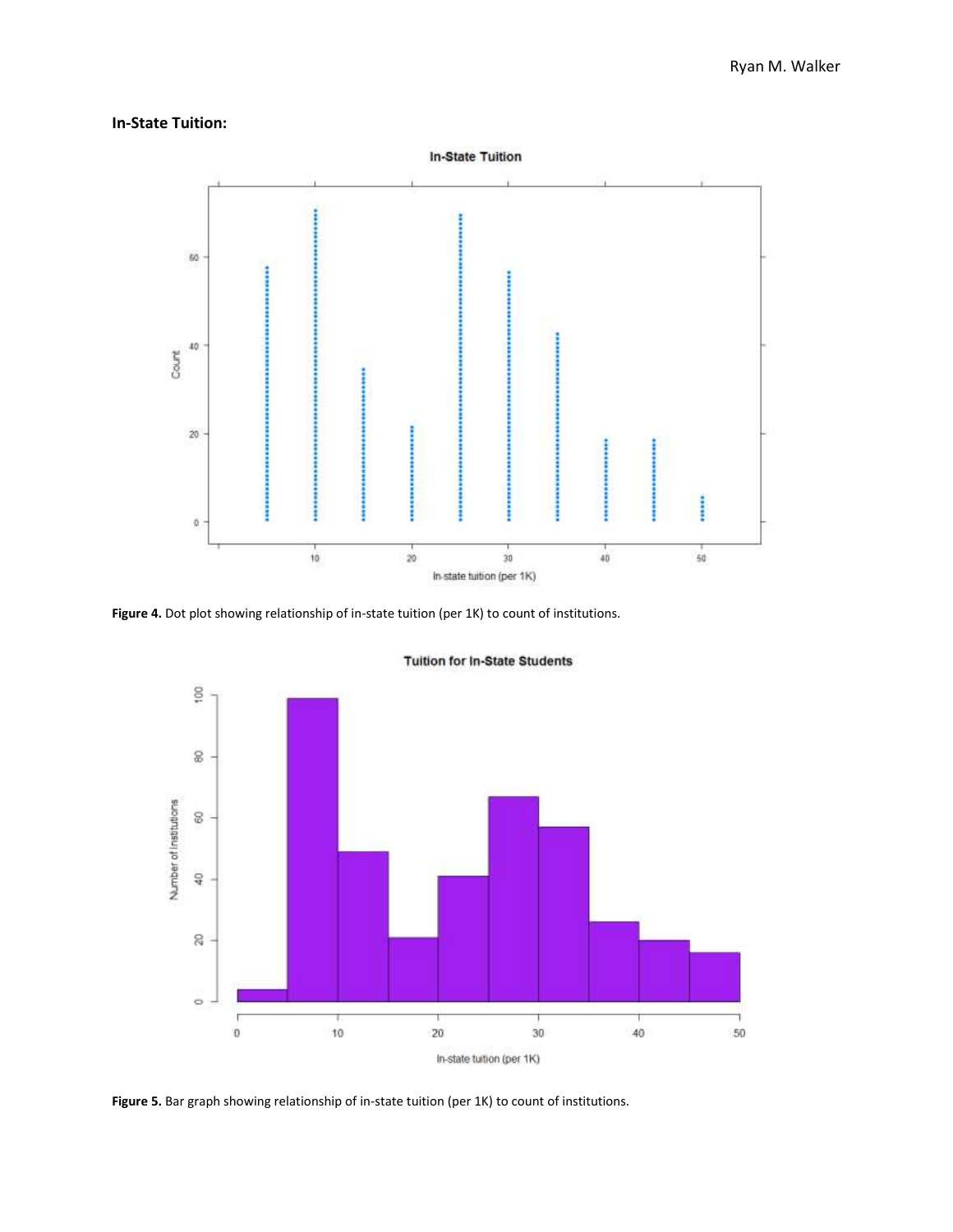#### **Tuition for In-State Students**



**Figure 6.** Box plot demonstrating five number summary of tuition (per 1K) for in-state students.

|        | <b>Summary Statistics</b> |                   |       |             |                                  |      |        |       |            |       |            |  |
|--------|---------------------------|-------------------|-------|-------------|----------------------------------|------|--------|-------|------------|-------|------------|--|
| n<br>ш | miss                      | mean              | l sd  | <b>skew</b> | krts                             | min  | l art1 | mdn   | lart3      | Imax  | <b>IQR</b> |  |
| 400    | 0.001                     | າາ<br>っっ<br>LL.LI | 12.30 | 0.24        | 1.06<br>$\overline{\phantom{0}}$ | 4.50 | 9.69   | 23.97 | 77<br>31.3 | 49.57 | 21.68      |  |

**Table 2.** Table displaying the summary statistics including the five-number summary of in-state tuition (per 1K) at each institution.

# **Commentary:**

Plots are non-symmetric and bimodal, potentially due to the proportion of private institutions in the study (and the U.S) and the fact that tuition for those institutions tend to be larger than in-state public tuition, and tuition is the same for in-state and out-of-state students at private institutions. There are no outliers. While the bimodal nature of this data is really interesting, it makes it difficult to use for meaningful analysis in our report.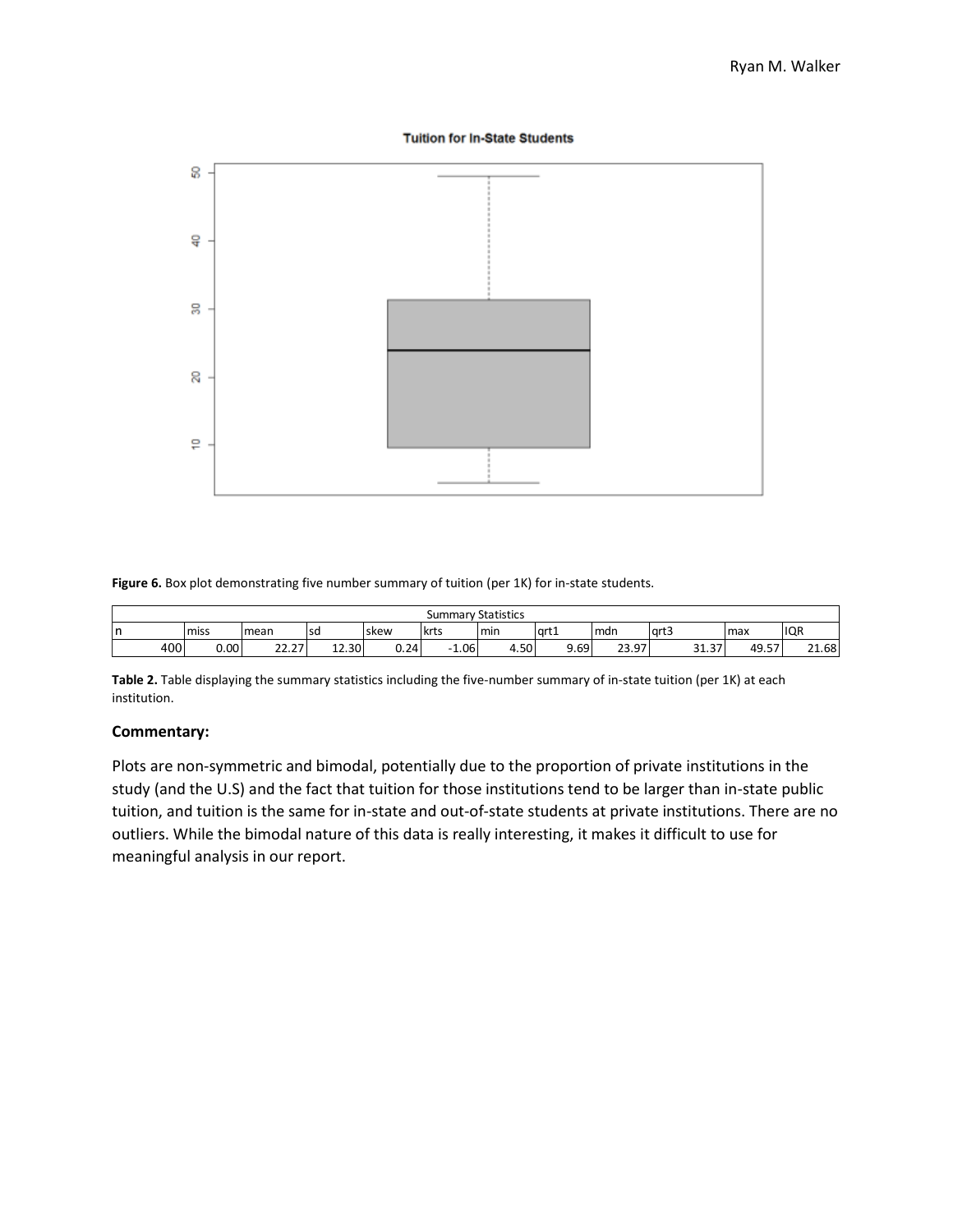# **Out-of-State Tuition:**



Figure 7. Dot plot showing the relationship of out-of-state tuition (per 1K) to count of institutions.



Figure 8. Bar graph showing relationship of out-of-state tuition (per 1K) to count of institutions.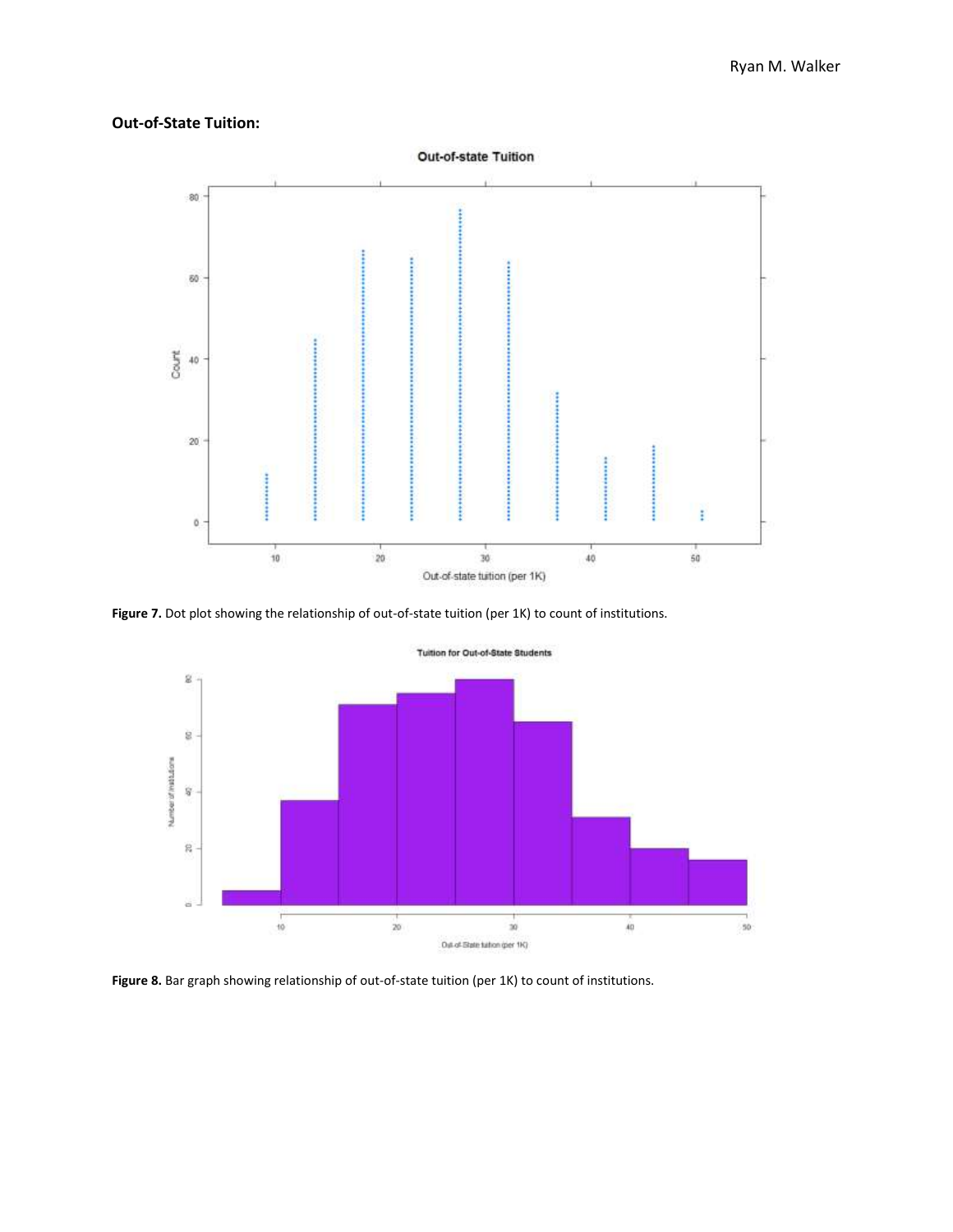#### **Tuition for Out-of-State Students**



**Figure 9.** Box plot demonstrating five-number summary of tuition (per 1K) for out-of-state students.

|     |      |       |      |      |         | <b>Summary Statistics</b> |       |       |        |       |                                             |  |  |  |  |  |
|-----|------|-------|------|------|---------|---------------------------|-------|-------|--------|-------|---------------------------------------------|--|--|--|--|--|
| n   | miss | mean  | l sd | skew | lkrts   | min                       | 'art1 | Imdn  | l art3 | max   | IQR                                         |  |  |  |  |  |
| 400 | 0.00 | 26.24 | 9.19 | 0.40 | $-0.38$ | 8.16                      | 19.06 | 25.90 | 32.18  | 49.57 | $\sim$<br>$\ddot{\phantom{1}}$<br>د 1.5 د 1 |  |  |  |  |  |

**Table 3.** Table displaying the summary statistics including the five-number summary of out-of-state tuition (per 1K) at each institution.

# **Commentary:**

Plots have a normal distribution and there are no outliers.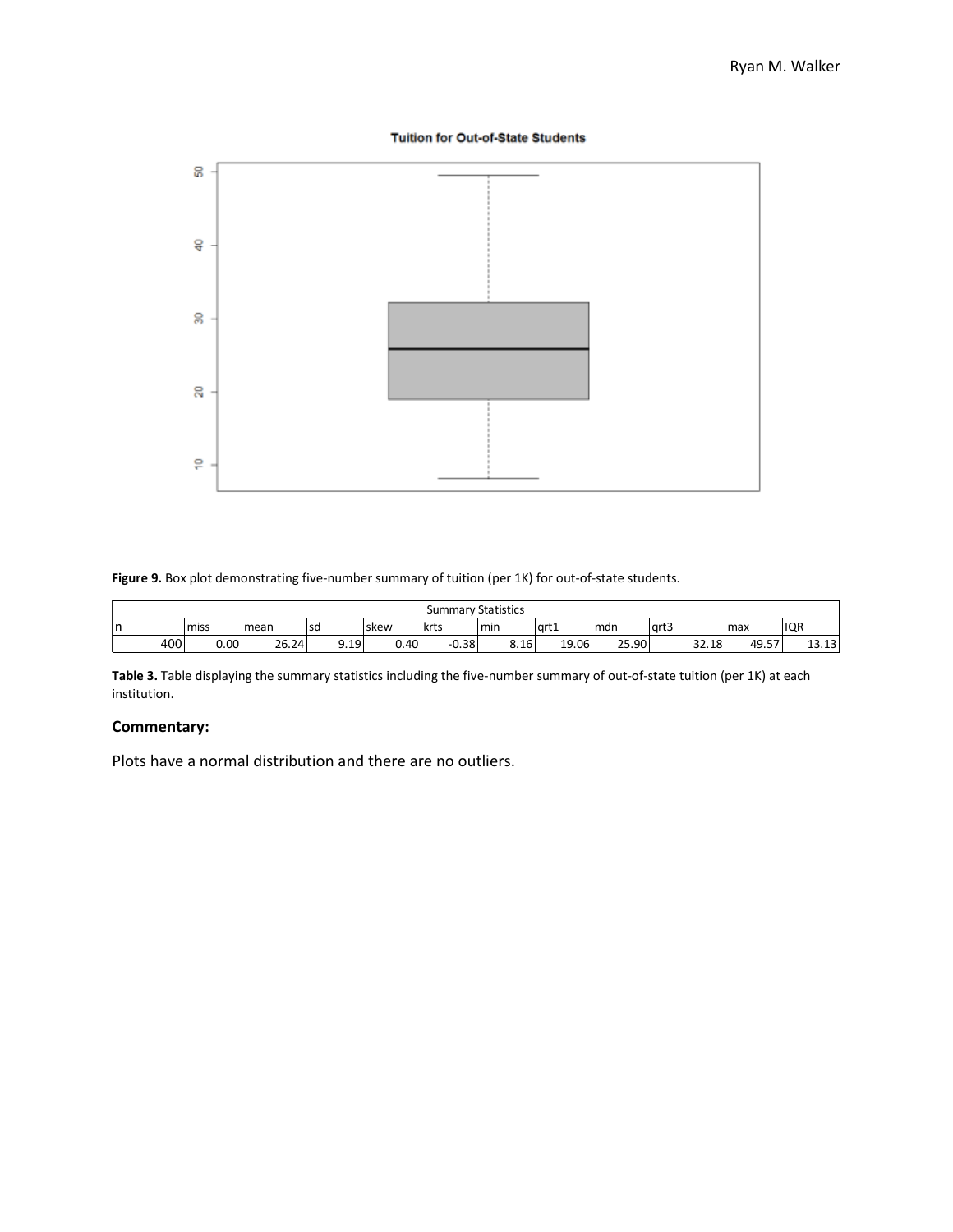#### **Median Debt of Students:**



**Figure 10.** Dot plot showing relationship of median debt of students at graduation (per 1K) to count of institutions.



Median Debt of Students at Graduation

Figure 11. Bar graph showing relationship of median debt of students at graduation (per 1K) to count of institutions.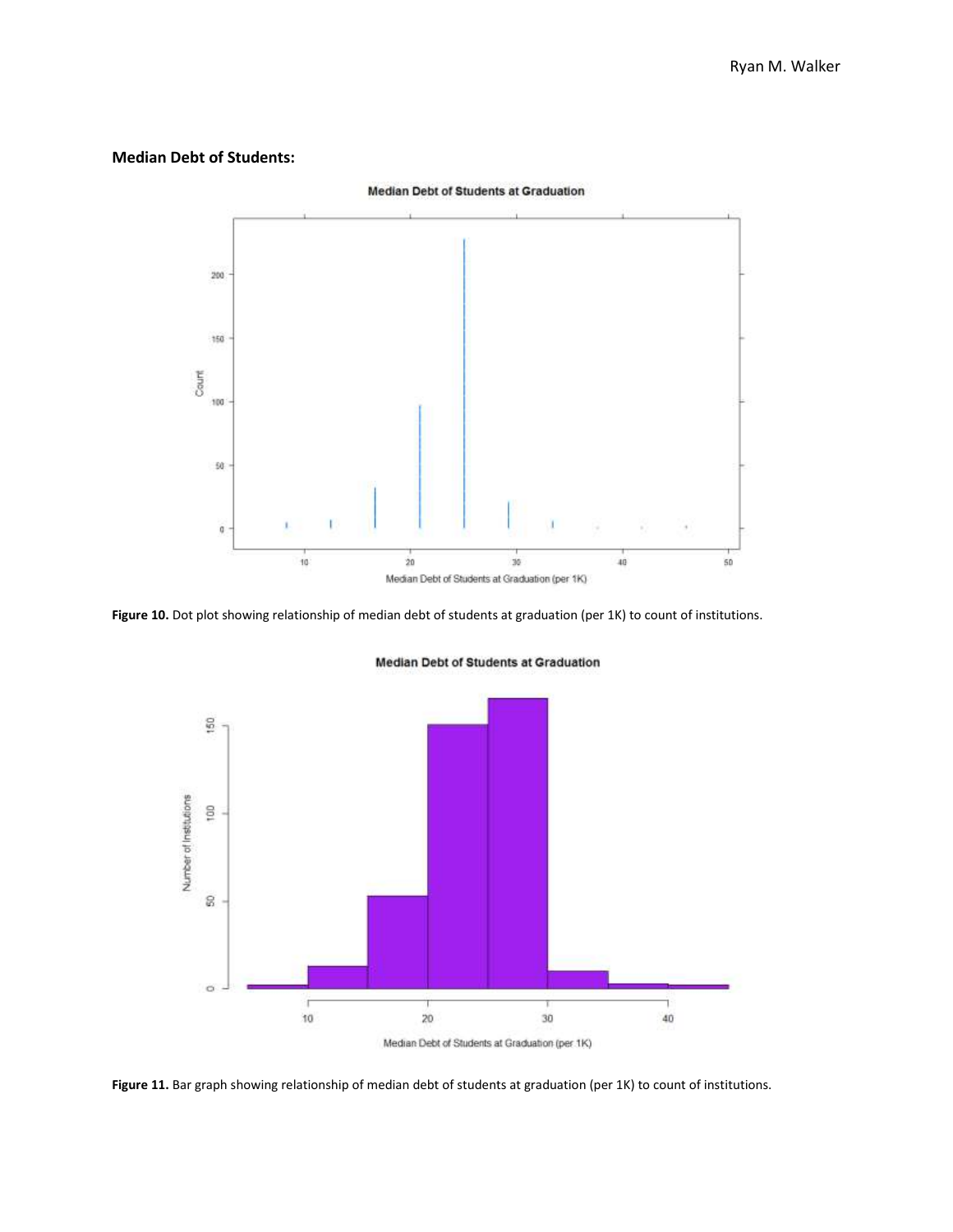#### **Median Debt of Students at Graduation**



**Figure 12.** Box plot demonstrating five-number summary of median debt of students at graduation (per 1K).

|        |      |       |           |         | <b>Summary Statistics</b> |      |       |       |       |             |      |
|--------|------|-------|-----------|---------|---------------------------|------|-------|-------|-------|-------------|------|
| r<br>ш | miss | mean  | <b>sd</b> | skew    | krts                      | min  | grt1  | Imdn  | lart3 | max         | IQR  |
| 400    | 0.00 | 23.94 | 4.48      | $-0.24$ | 3.04                      | 6.50 | 21.50 | 25.00 | 27.00 | 15<br>44.15 | 5.50 |

**Table 4.** Table displaying summary statistics including the five-number summary of median debt of students at graduation (per 1K) at each institution.

# **Commentary:**

The data has 15 outliers with 10 on the lower end of the data and 5 on the higher end. Data appears close to a normal distribution, but has a steep drop-off after 30K.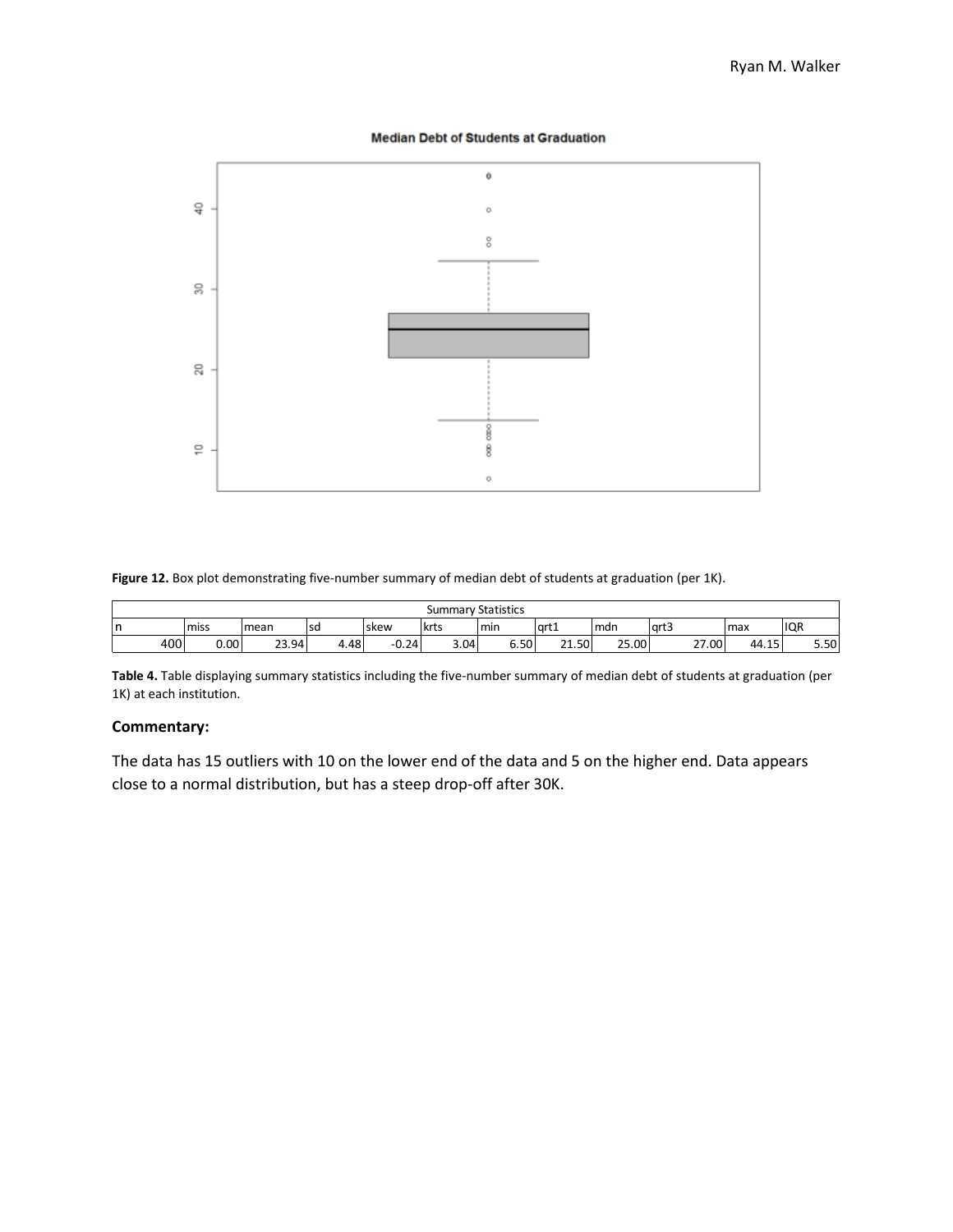# **Average Age of Entry:**



**Figure 13.** Dot plot showing relationship of average age of entry for students to count of institutions.



Averag Age of Entry for Students

**Figure 14.** Bar graph showing relationship of average age of entry for students to count of institutions.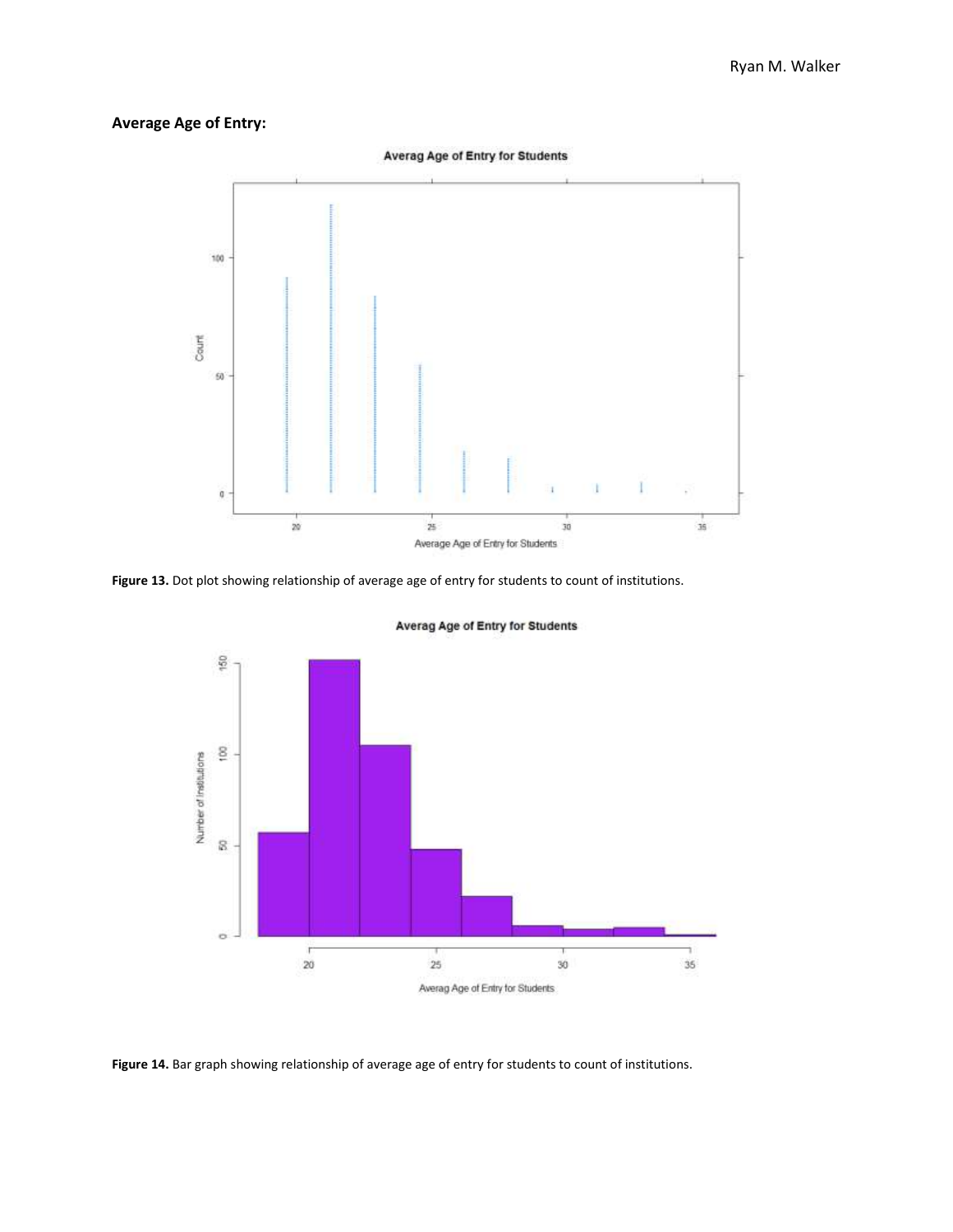# **Averag Age of Entry for Students**



#### **Figure 15.** Box plot demonstrating five-number summary of average age of entry for students.

|    |                                                                                           |      |                       |                |      | <b>Summary Statistics</b> |       |       |                       |       |       |              |
|----|-------------------------------------------------------------------------------------------|------|-----------------------|----------------|------|---------------------------|-------|-------|-----------------------|-------|-------|--------------|
| Ir | <b>IQR</b><br>art3<br>art1<br>krts<br>l sd<br>min<br>miss<br>Imax<br>mean<br>Imdn<br>skew |      |                       |                |      |                           |       |       |                       |       |       |              |
|    | 400                                                                                       | 0.00 | $\mathbf{a}$<br>22.51 | $\sim$<br>2.UT | 1.60 | 3.26                      | 19.30 | 20.60 | $\mathbf{a}$<br>21.84 | 23.76 | 34.03 | 2.4c<br>3.1b |

**Table 5.** Table displaying the summary statistics including the five-number summary of the age of entry for students for each institution.

# **Commentary:**

The data has 14 outliers at the high end of the data and is heavily skewed right.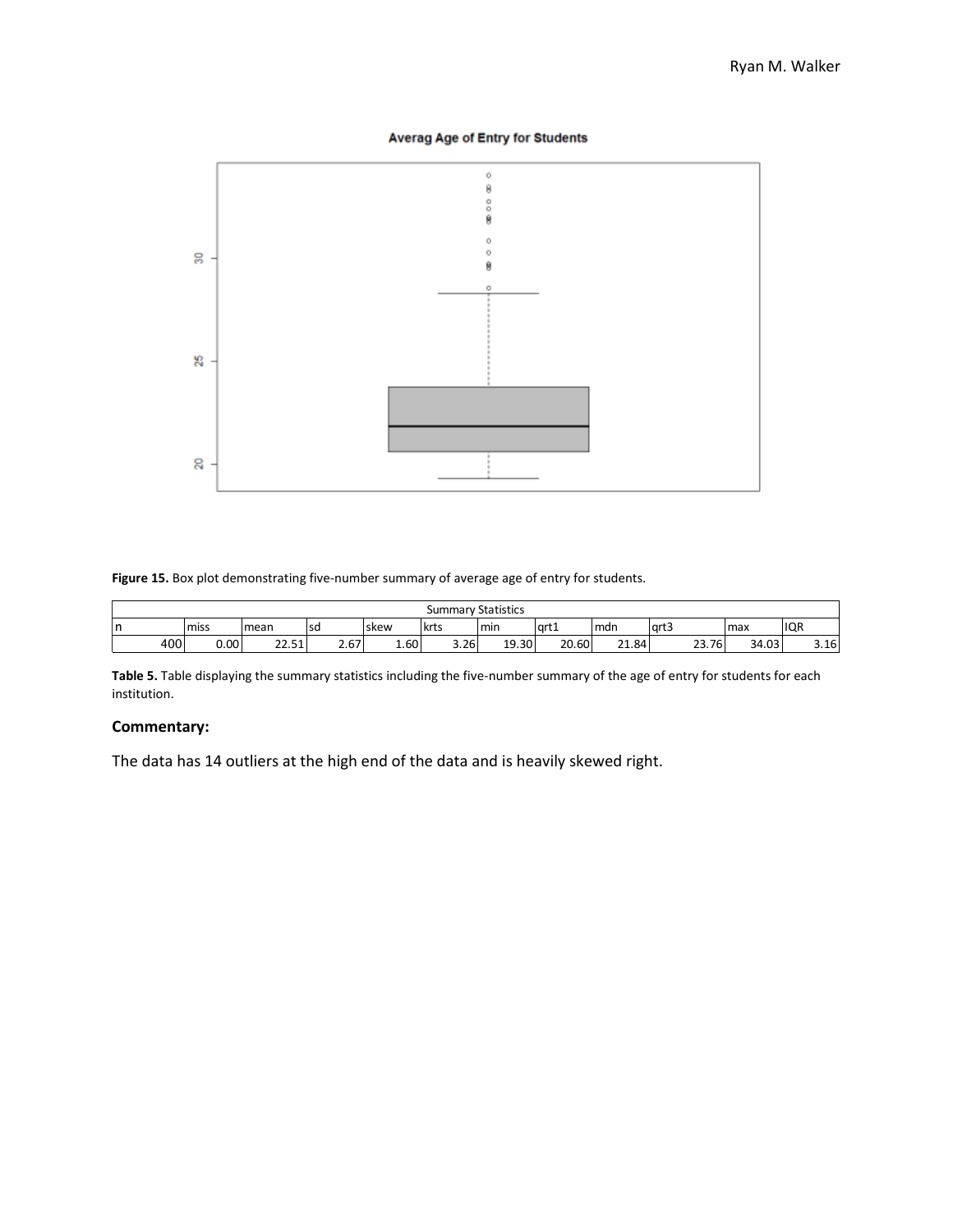# **First Generation Students:**



**Figure 16.** Dot plot showing relationship of proportion of first generation students enrolled to count of institutions.



Proportion of First Generation Students Enrolled

**Figure 17.** Bar graph showing relationship of proportion of first generation students enrolled to count of institutions.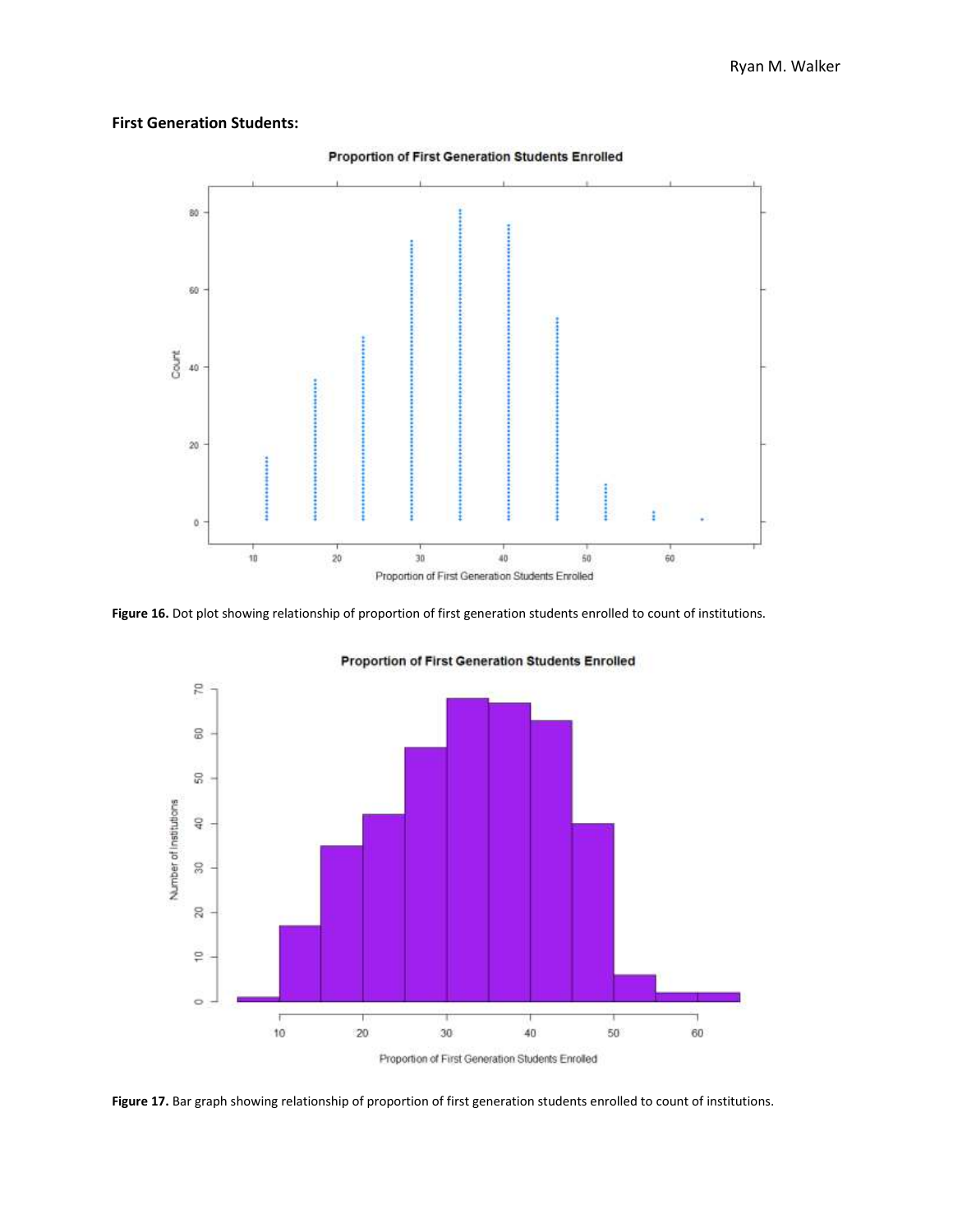



**Figure 18.** Box plot demonstrating five-number summary of proportion of first generation students enrolled at each institution.

|     | <b>Summary Statistics</b> |       |       |             |         |      |             |       |        |              |            |  |
|-----|---------------------------|-------|-------|-------------|---------|------|-------------|-------|--------|--------------|------------|--|
| ın  | miss                      | mean  | l SQ  | <b>skew</b> | krts    | min  | l art1      | mdn   | l art3 | Imax         | <b>IQR</b> |  |
| 400 | 0.00                      | 33.05 | 10.28 | $-0.10$     | $-0.62$ | 9.03 | つに<br>25.85 | 33.67 | 40.88  | ר ר<br>61.2. | 15.03      |  |

**Table 6.** Table displaying summary statistics including the five-number summary of proportion of first generation students at each institution.

# **Commentary:**

The data appears normally distributed with an abrupt drop-off at 50% and there are no outliers.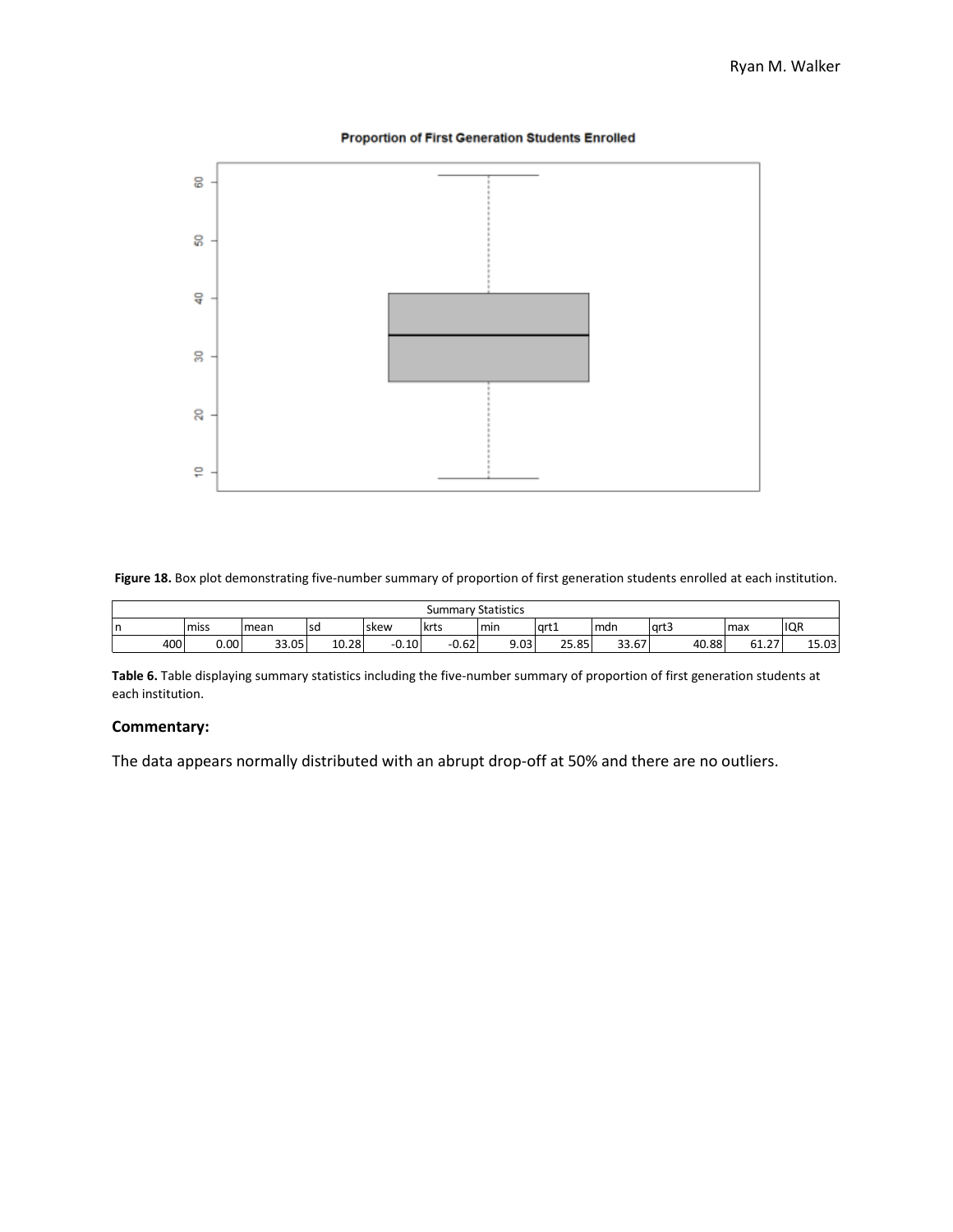#### **Graduation Rate:**



**Figure 19.** Dot plot showing relationship of graduation rate within 4 years of all undergraduate students to count of institutions.



Graduation Rate Within 4 Years of All Undergraduate Students

**Figure 20.** Bar graph showing relationship of graduation rate within 4 years of all undergraduate students to count of institutions.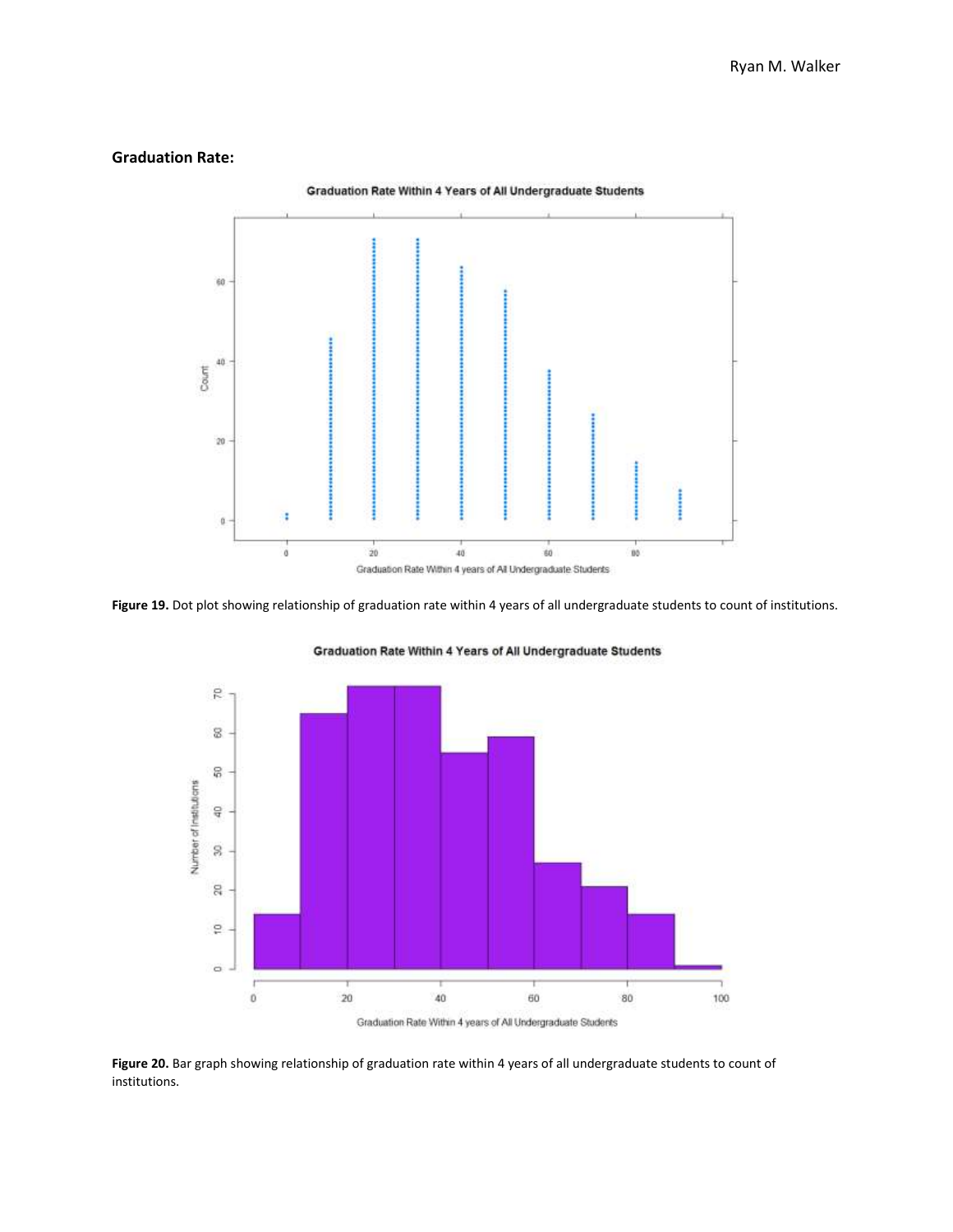

Graduation Rate Within 4 years of All Undergraduate Students

**Figure 21.** Box plot demonstrating five-number summary of graduation rate within 4 years of all undergraduate students.

|                                                                                                | <b>Summary Statistics</b> |       |       |       |      |         |      |                       |       |             |       |       |
|------------------------------------------------------------------------------------------------|---------------------------|-------|-------|-------|------|---------|------|-----------------------|-------|-------------|-------|-------|
| <b>IQR</b><br>miss<br>l art3<br>art1<br>krts<br>min<br>mdn<br>max<br>l sd<br>n<br>mean<br>skew |                           |       |       |       |      |         |      |                       |       |             |       |       |
|                                                                                                | 400                       | 0.00. | 39.08 | 20.18 | 0.43 | $-0.58$ | 0.00 | $\mathbf{a}$<br>22.63 | 36.31 | 53.11<br>11 | 90.20 | 30.48 |

**Table 7.** Table displaying summary statistics including the five-number summary of graduation rate at each institution.

#### **Commentary:**

Data is very slightly skewed to the right, but almost normally distributed and there are no outliers.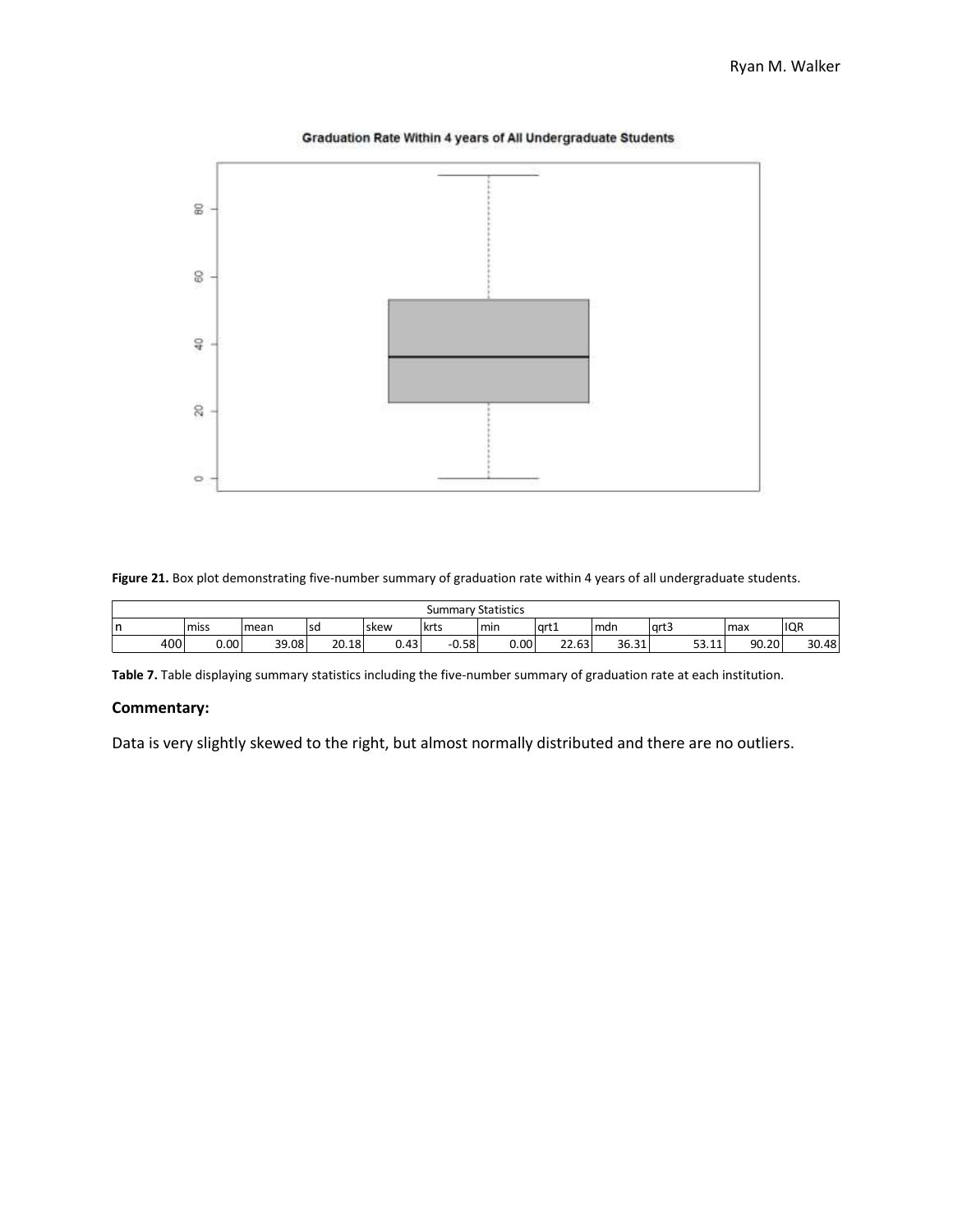## **Median family income:**



**Figure 22.** Dot plot showing relationship of median family income of all students enrolled (per 1K) to count of institutions.



Median Family Income of all Students Enrolled (per 1K)

**Figure 23.** Bar graph showing relationship of median family income of all students enrolled (per 1K) to count of institutions.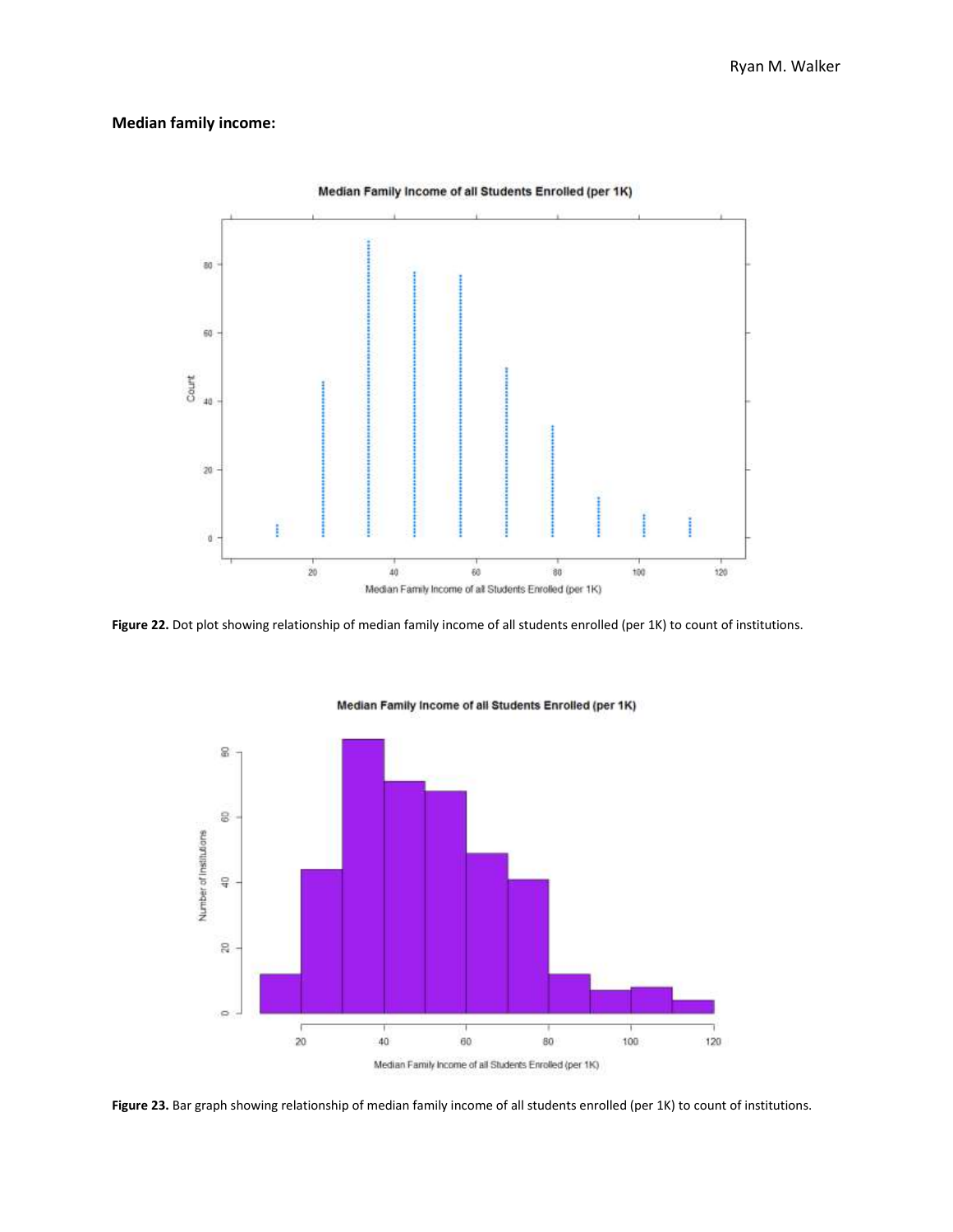

#### Median Family Income of all Students Enrolled (per 1K)

**Figure 24.** Box plot demonstrating five-number summary of median family income of all students enrolled (per 1K).

|   | <b>Summary Statistics</b>                                                                |      |       |       |      |      |                        |       |       |       |        |       |  |
|---|------------------------------------------------------------------------------------------|------|-------|-------|------|------|------------------------|-------|-------|-------|--------|-------|--|
| n | IQR<br>art3<br>art1<br>krts<br>l sd<br>Imdn<br>max<br>min<br>miss<br>mean<br><b>skew</b> |      |       |       |      |      |                        |       |       |       |        |       |  |
|   | 400                                                                                      | 0.00 | 50.89 | 20.37 | 0.67 | 0.25 | 74<br>$\sim$<br>13.7 T | 36.63 | 47.91 | 63.52 | 114.94 | 26.89 |  |

**Table 8.** Table displaying summary statistics including the five-number summary of median family income of all students enrolled (per 1K) at each institution.

#### **Commentary:**

Plots for median family income of all students represents data from all 400 institutions. Data is skewed right and there are 7 outliers at the higher end of the data.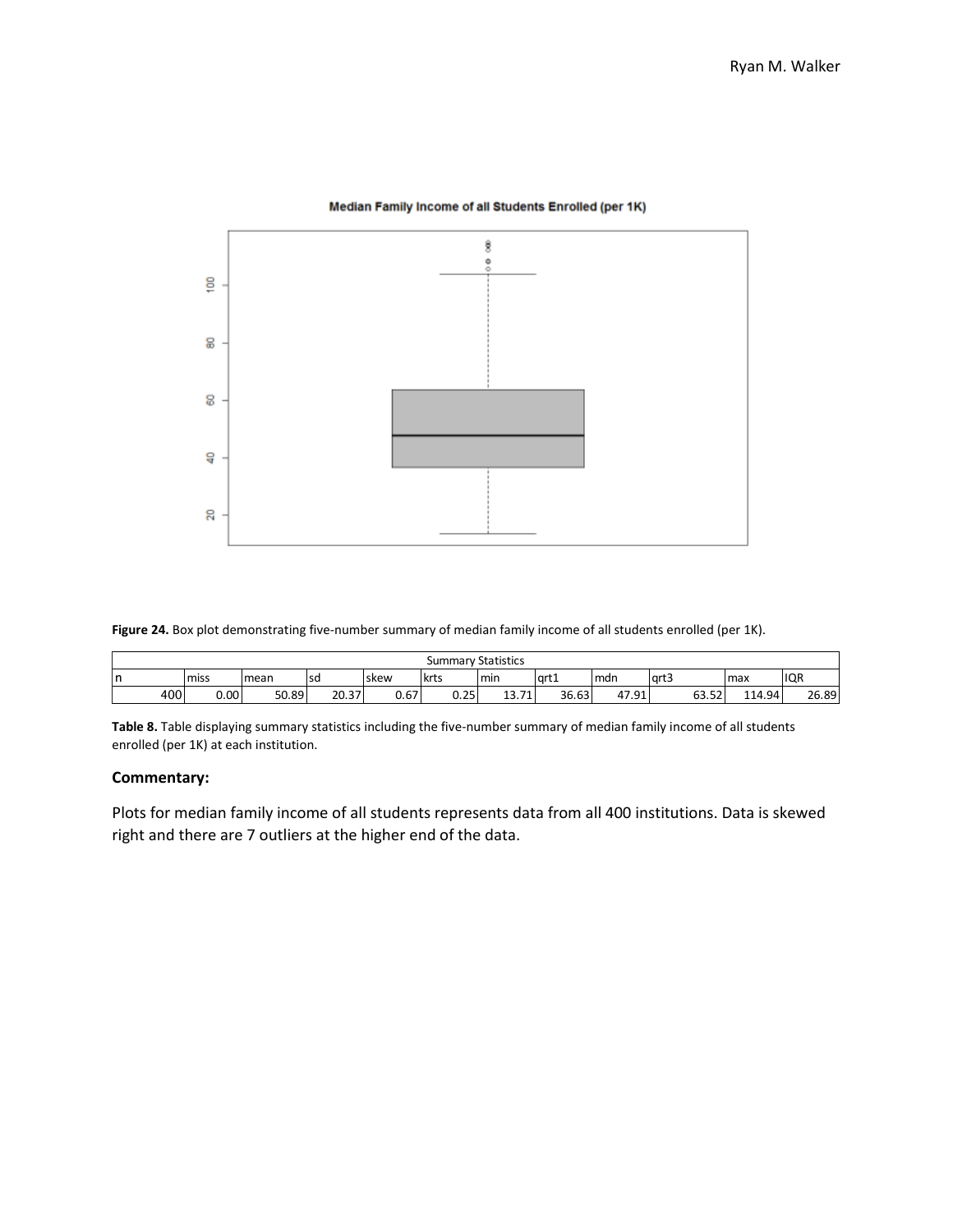# **Categorical Variables**

# **Control of Institution (Private/Public):**

|          |                | <b>Frequency Table</b> |       |
|----------|----------------|------------------------|-------|
|          | Private Public |                        | Total |
| Count:   | 255            | 145                    | 400   |
| Percent: | 63.            | 36.2                   |       |

**Table 9.** Table showing frequency count and percentage for private and public institutions in sample.



**Figure 25.** Table showing the number of private and public institutions represented in sample.



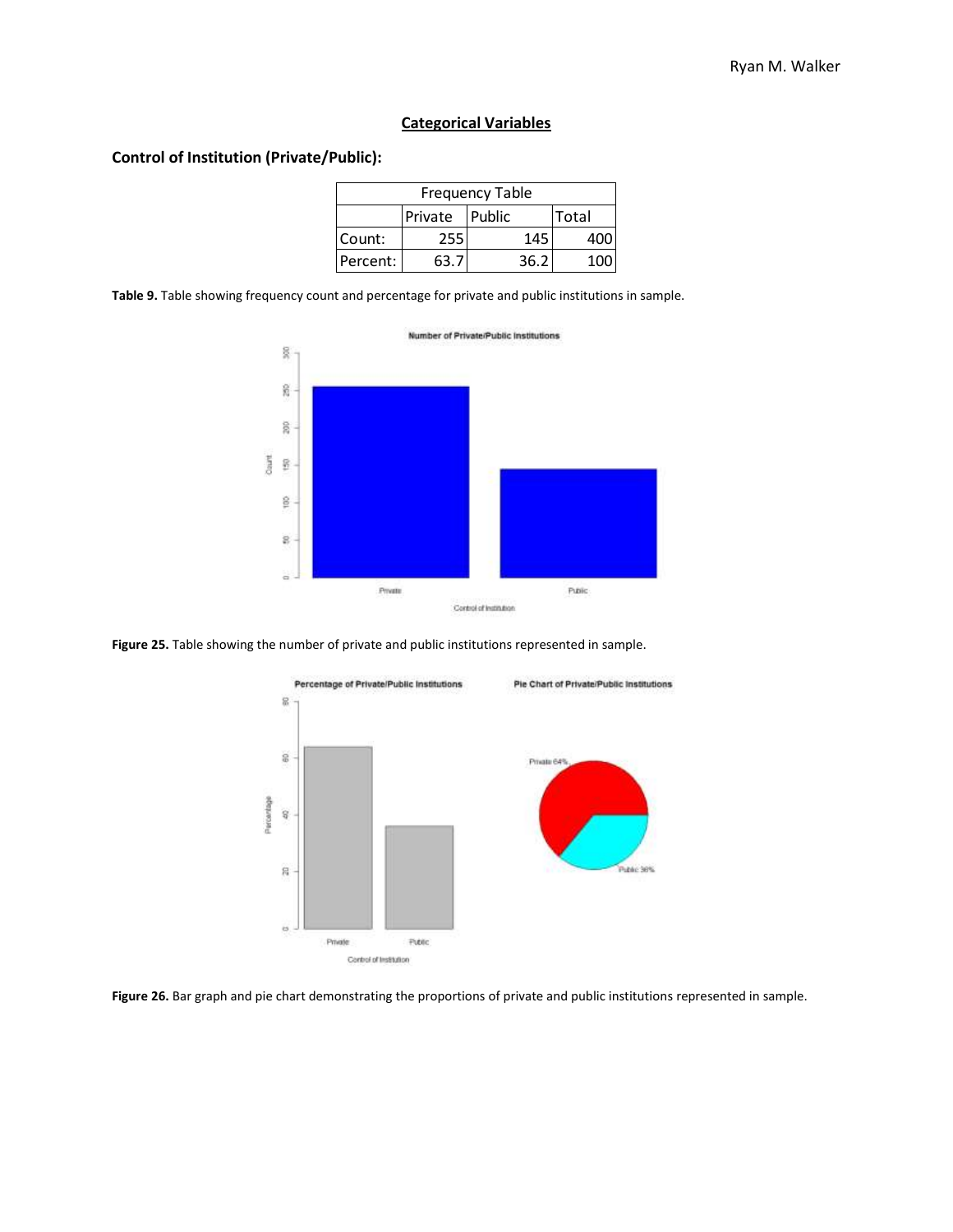# **Type of Institution (Non-Research/Research):**

|          | <b>Frequency Table</b>      |      |     |
|----------|-----------------------------|------|-----|
|          | Non-research Research Total |      |     |
| Count:   | 313                         |      | 400 |
| Percent: | 78.21                       | 21.7 | 100 |

**Table 10.** Table showing frequency count and percentage for non-research and research institutions in sample.



**Figure 29.** Bar graph showing count of non-research and research institutions represented in sample.



**Figure 30.** Bar graph and pie chart demonstrating the proportions of non-research and research institutions represented in sample.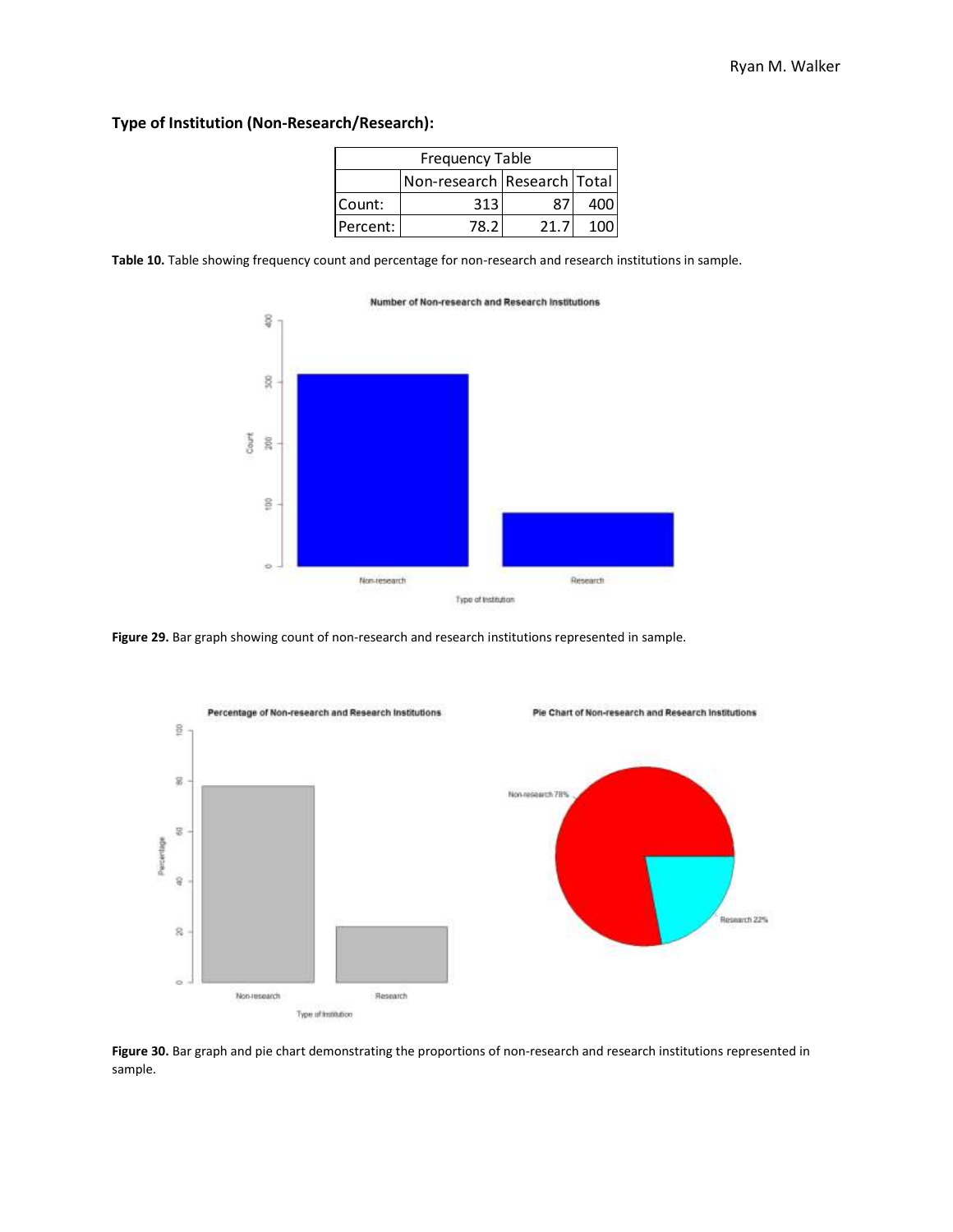



Figure 31. Dot plot showing relationship of proportion of first generation students enrolled to count of institutions by research type.



Proportion of First Generation Students Enrolled at Institutions

**Figure 32.** Bar graph showing relationship of proportion of first generation students enrolled to count of institutions by research type.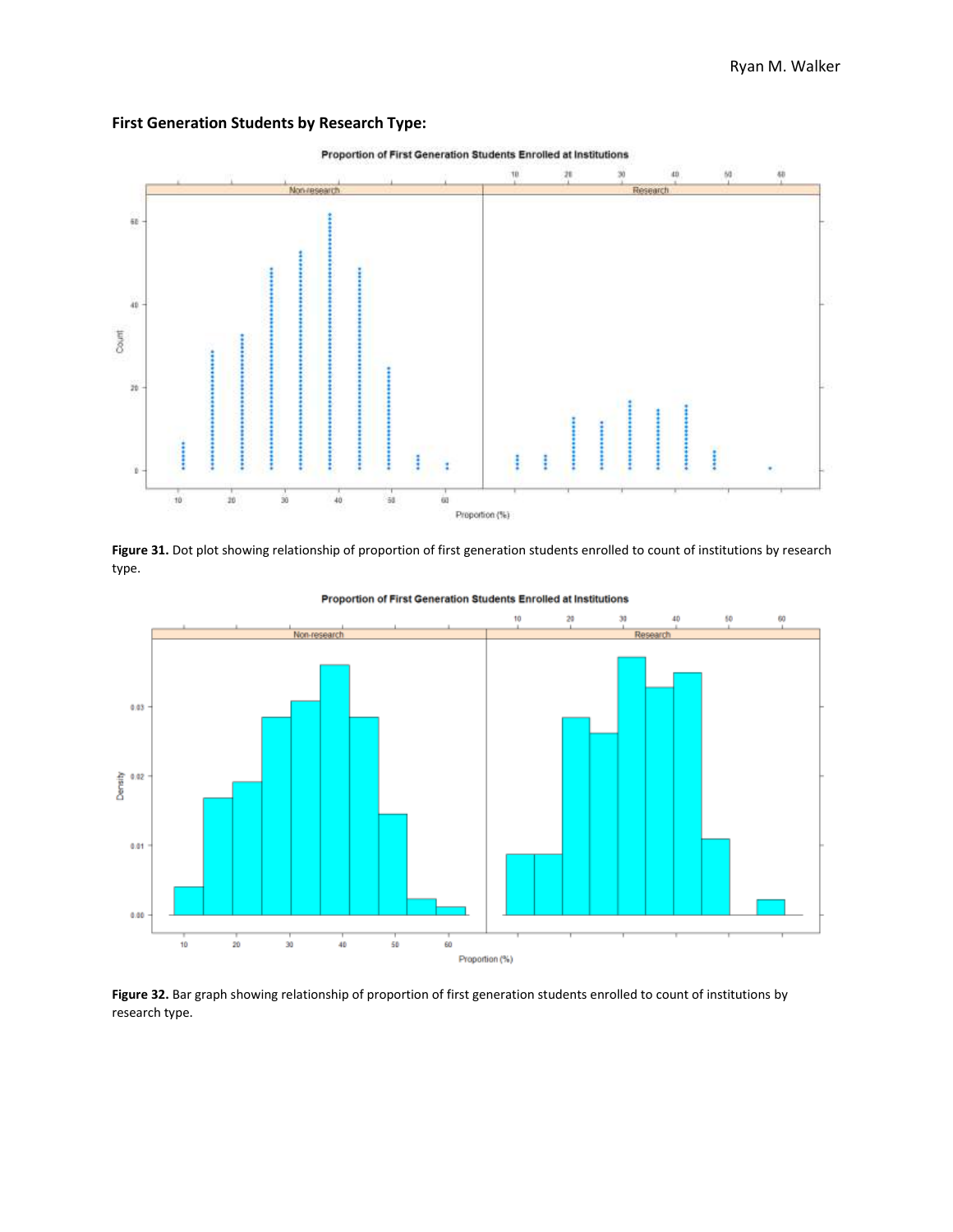#### Proportion of First Generation Students Enrolled at Institutions



**Figure 33.** Box plot demonstrating five-number summary of proportion of first generation students enrolled at each institution by research type.

|              |        |      |       |       |         | <b>Summary Statistics</b> |               |       |       |       |       |            |
|--------------|--------|------|-------|-------|---------|---------------------------|---------------|-------|-------|-------|-------|------------|
|              |        | miss | mean  | lsd   | Iskew   | <b>krts</b>               | min           | qrt1  | Imdn  | art3  | max   | <b>IQR</b> |
| Non-research | 313.00 | 0.00 | 33.39 | 10.40 | $-0.09$ | $-0.66$                   | 79<br>11<br>. | 26.25 | 34.07 | 41.30 | 61.27 | 15.05      |
| Research     | 87.00  | 0.00 | 31.81 | 9.79  | $-0.19$ | $-0.50$                   | 9.03          | 24.22 | 33.04 | 39.57 | 56.41 | 15.36      |

**Table 11.** Table displaying summary statistics including the five-number summary of proportion of first generation students at each institution by research type.

#### **Commentary:**

The data contains a larger proportion of non-research institutions to research institutions, and nonresearch institutions have a much larger number of first generation students enrolled as opposed to research institutions. However, their mean proportions are close to one another, as can be seen in the box blots.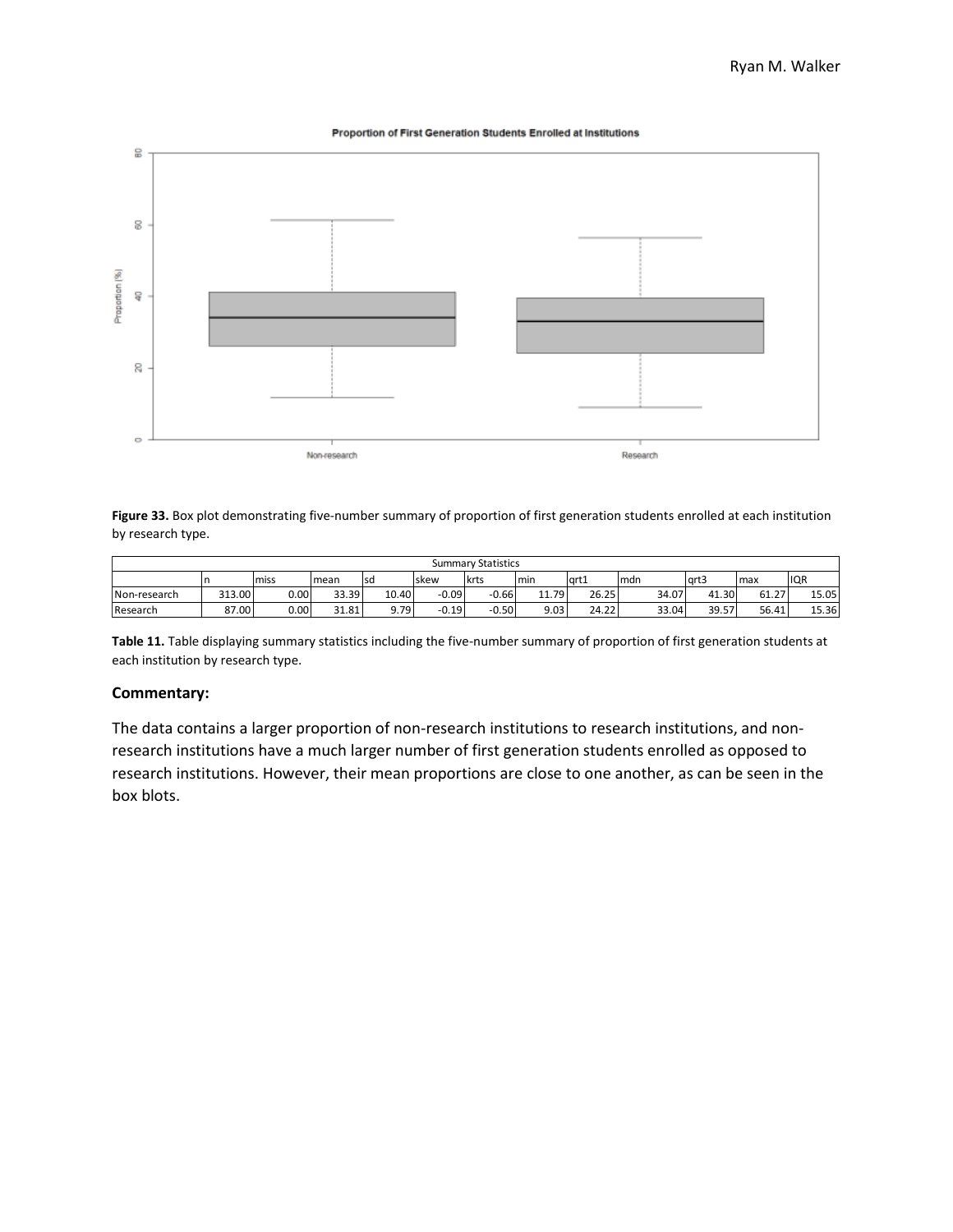# **Graduation Rate by Research Type:**



Figure 34. Dot plot showing relationship of graduation rate within 4 years of all undergraduate students to count of institutions by research type.



Graduation Rate of Students Enrolled at Institutions in 4 yrs

**Figure 35.** Bar graph showing relationship of graduation rate within 4 years of all undergraduate students to count of institutions by research type.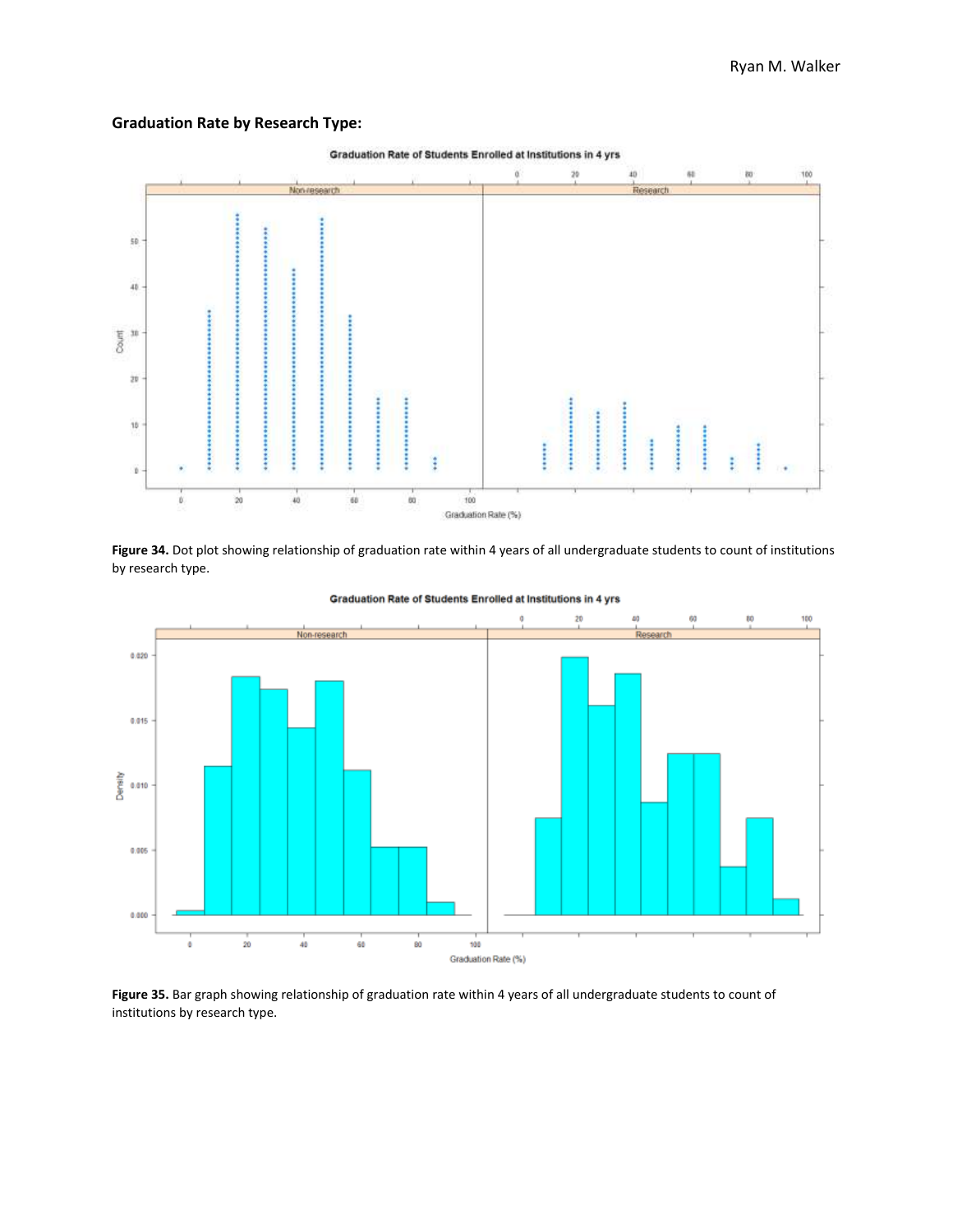

#### Graduation Rate of Students Enrolled at Institutions in 4 yrs

**Figure 36.** Box plot demonstrating five-number summary of graduation rate within 4 years of all undergraduate students by research type.

|              |        |       |       |       |              | <b>Summary Statistics</b> |        |       |       |       |       |            |
|--------------|--------|-------|-------|-------|--------------|---------------------------|--------|-------|-------|-------|-------|------------|
|              |        | miss  | mean  | Isd   | <b>Iskew</b> | <b>Ikrts</b>              | min    | art1  | mdn   | grt3  | max   | <b>IQR</b> |
| Non-research | 313.00 | 0.001 | 38.33 | 19.42 | 0.39         | $-0.58$                   | 0.00   | 22.58 | 36.25 | 51.63 | 87.77 | 29.05      |
| Research     | 87.00  | 0.00  | 41.77 | 22.62 | 0.45         | $-0.81$                   | ا 86.ه | 23.08 | 37.18 | 59.02 | 90.20 | 35.95      |

**Table 12.** Table displaying summary statistics including the five-number summary of graduation rate at each institution by research type.

# **Commentary:**

Again, the data contains a larger proportion of non-research institutions to research institutions, yet graphically their statistics look similar and the five number summary stats and boxplots show the mean graduation rates are close to one another.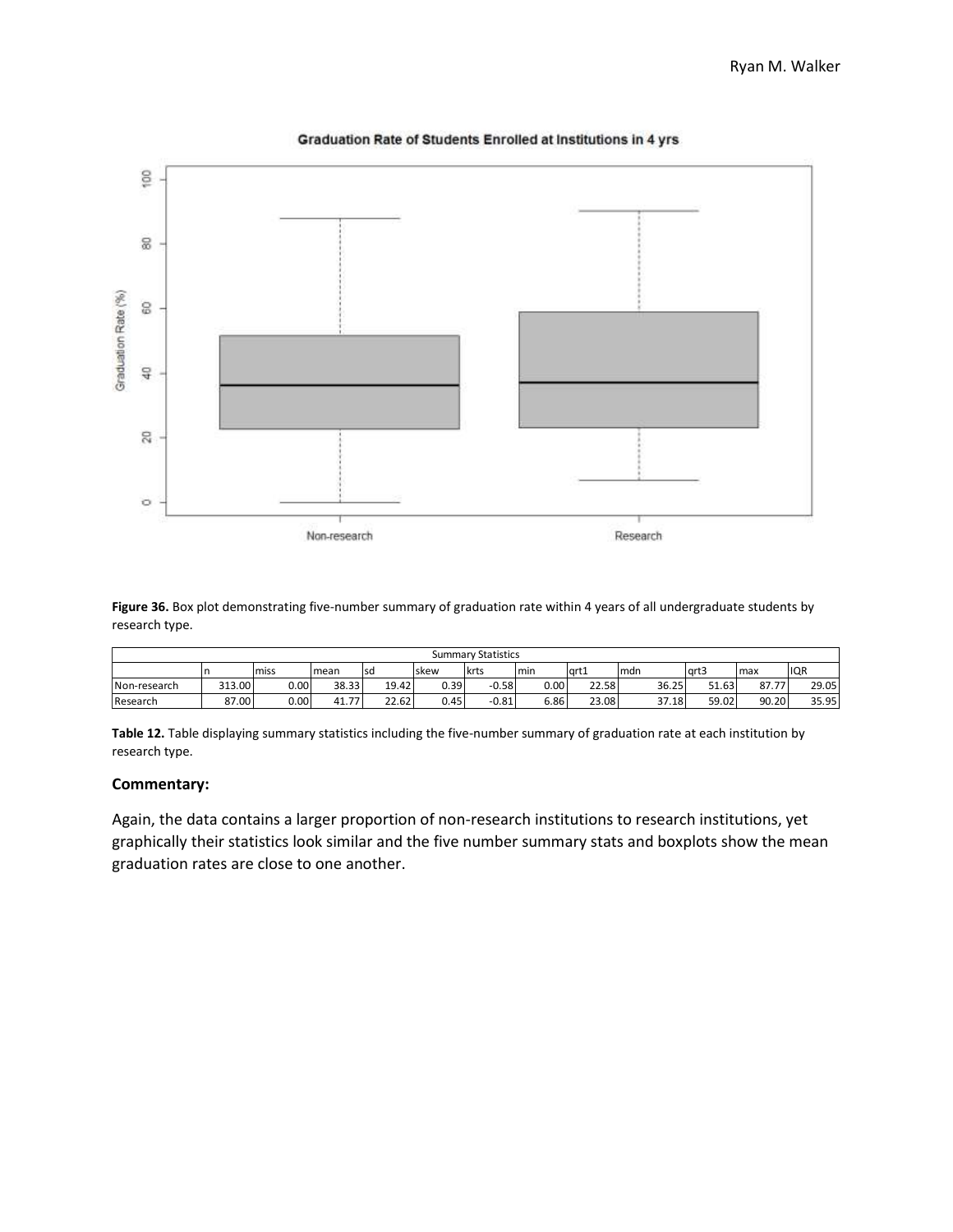



**Figure 38.** Dot plot showing relationship of average age of entry for students to count of institutions by research type.



Age of Entry for Students at all Institutions

**Figure 39.** Bar graph showing relationship of average age of entry for students to count of institutions by research type.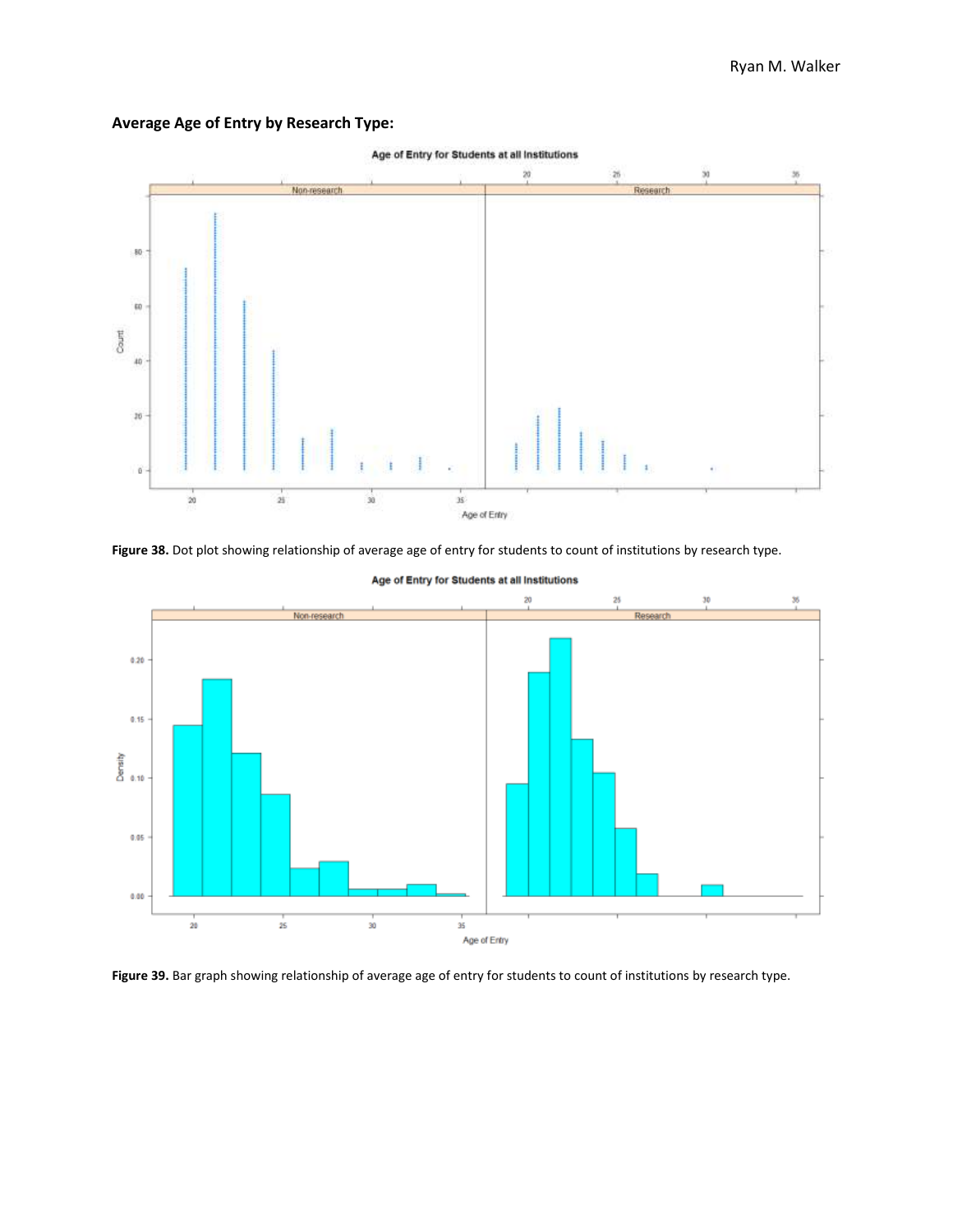Age of Entry for Students at all Institutions



**Figure 40.** Box plot demonstrating five-number summary of average age of entry for students by research type.

|              | <b>Summary Statistics</b> |          |       |      |           |              |       |       |       |       |       |            |  |  |
|--------------|---------------------------|----------|-------|------|-----------|--------------|-------|-------|-------|-------|-------|------------|--|--|
|              |                           | miss     | mean  | lsd  | Iskew     | <b>Ikrts</b> | Imin  | art1  | mdn   | art3  | max   | <b>IQR</b> |  |  |
| Non-research | 313.00                    | $0.00\,$ | 22.60 | 2.83 | 57<br>⊥.J | 2.90         | 19.30 | 20.54 | 21.89 | 23.85 | 34.03 | 3.31       |  |  |
| Research     | 87.00                     | $0.00\,$ | 22.20 | 2.00 | 1.15      | 2121<br>2.IZ | 19.37 | 20.79 | 21.79 | 23.06 | 30.28 | 2.27       |  |  |

**Table 13.** Table displaying the summary statistics including the five-number summary of the age of entry for students for each institution by research type.

# **Commentary:**

The data still shows a right skew with the breakdown of each research type with research institutions having a smaller spread versus non-research institutions. Mean ages of entry are similar, yet nonresearch institutions have a much larger number of outliers in addition to a larger spread concerning the age of entry.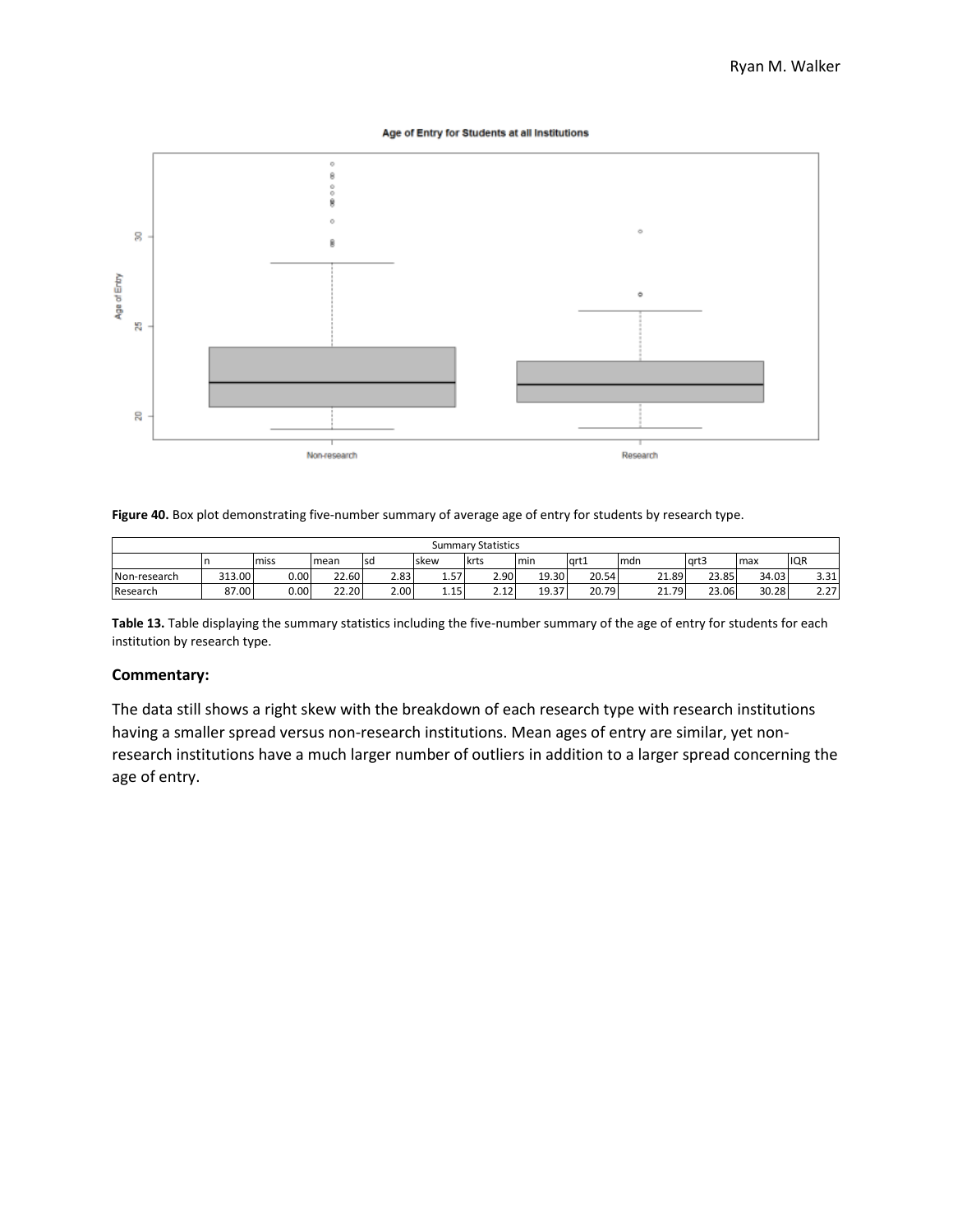# **Median Debt by Research Type:**



Figure 41. Dot plot showing relationship of median debt of students at graduation (per 1K) to count of institutions by research type.



Median Debt of Students at Graduation for all Institutions

Figure 42. Bar graph showing relationship of median debt of students at graduation (per 1K) to count of institutions by research type.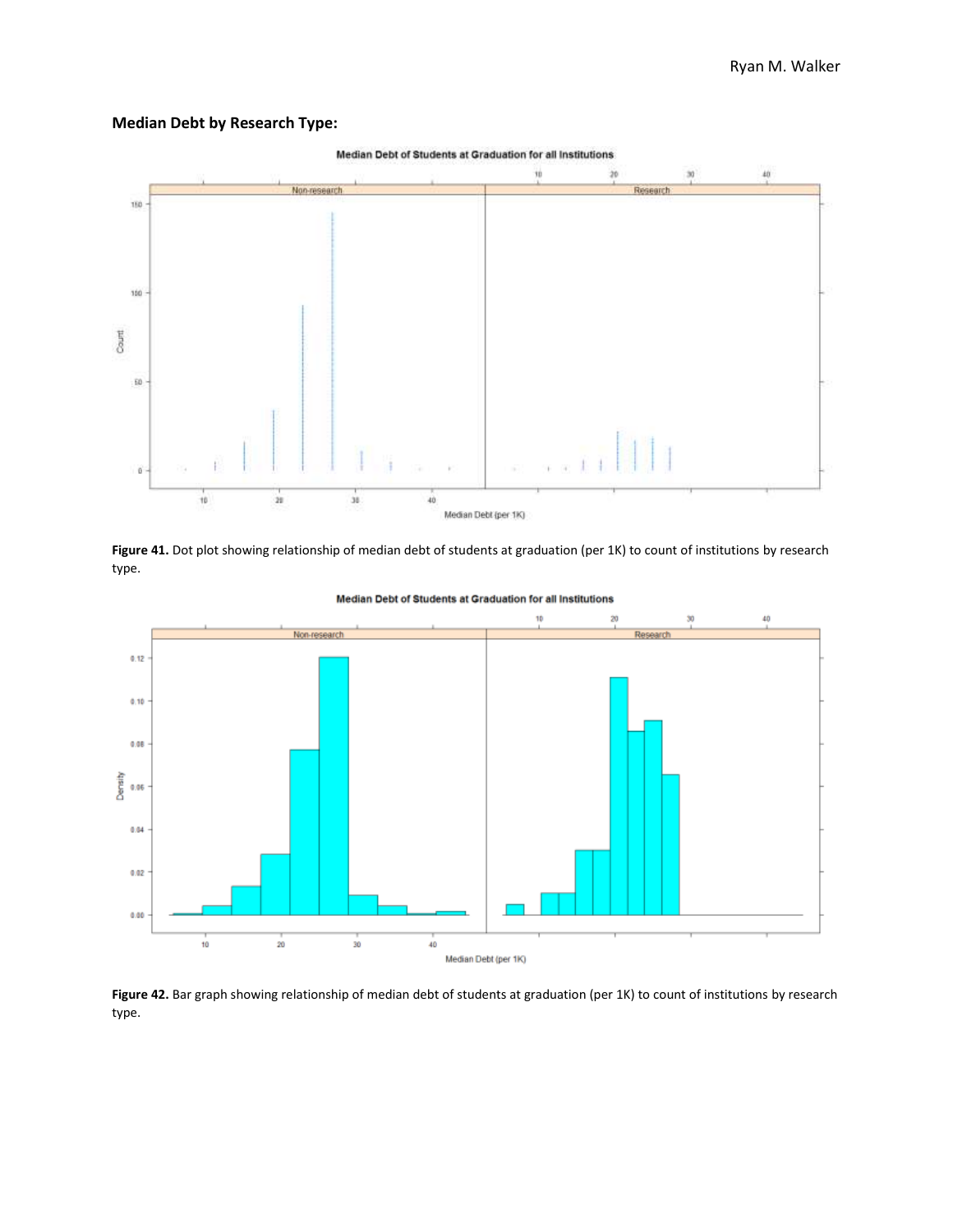Median Debt of Students at Graduation for all Institutions



**Figure 43.** Table displaying summary statistics including the five-number summary of median debt of students at graduation (per 1K) at each institution by research type.

|              | <b>Summary Statistics</b> |      |             |      |         |             |        |       |       |       |       |            |  |  |  |
|--------------|---------------------------|------|-------------|------|---------|-------------|--------|-------|-------|-------|-------|------------|--|--|--|
|              |                           | miss | mean        | Isd  | Iskew   | <b>krts</b> | min    | art1  | Imdn  | art3  | max   | <b>IQR</b> |  |  |  |
| Non-research | 313.00                    | 0.00 | 24.54       | 4.42 | $-0.15$ | 3.57        | 9.50   | 22.50 | 25.50 | 27.00 | 44.15 | 4.50       |  |  |  |
| Research     | 87.00                     | 0.00 | $\sim$ 1.78 | 4.05 | 1.01    | 1.53        | ا 50.د | 19.75 | 21.94 | 25.00 | 27.00 | 5.25       |  |  |  |

**Table 14.** Table displaying summary statistics including the five-number summary of median debt of students at graduation (per 1K) at each institution by research type.

#### **Commentary:**

Data for each has an abrupt drop-off after 30K and the spread for research institutions is smaller than that of non-research. Non-research institutions have many more outliers on the low and high end of the data.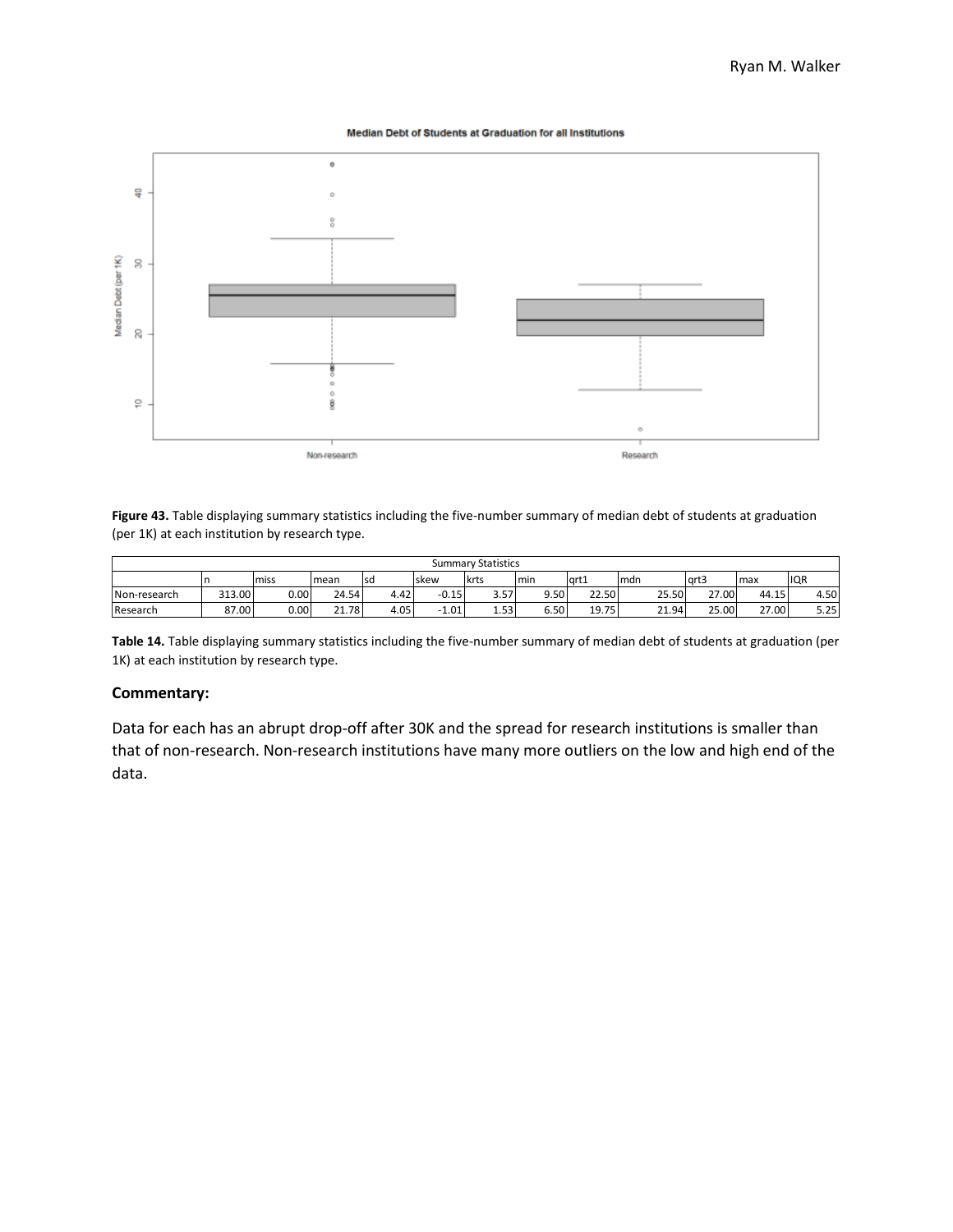# **SECTION III:**

# **Inference on Single Mean and Difference in Means (Classical):**

# **CI for Single Mean:**

# **Admissions Rate:**

We are 95% confident that the average admissions rate for all institutions is between 63.2% and 67.2%.

# **In-State Tuition:**

We are 95% confident that the average in-state tuition cost for all institutions is between 21.1K and 23.5K dollars.

# **Out-of-State Tution:**

We are 95% confident that the average out-of-state tuition cost for all institutions, is between 25.3K and 27.1K dollars.

# **Median Debt:**

We are 95% confident that the average median debt for students at graduation at all institutions lies between 23.5K and 24.4K dollars.

# **Average Age of Entry:**

We are 95% confident that the average age of entry for students at all institution is between 22.3 years and 22.8 years.

# **First Generation Students:**

We are 95% confident that the mean proportion of first generation students at all institutions lies between 32% and 34.1%.

# **Graduation Rate:**

We are 95% confident that the average graduation rate for all institution is between 37.1% to 41.1%.

# **Median Family Income:**

We are 95% confident that the average median family income for students at all institutions is between 48.9K and 52.9K dollars.

# **CI for Difference in Means:**

# **First Generation Students by Research Type:**

 $\mu_1$ = true mean for the proportion of first generation students enrolled at all research institutions  $\mu_2$ = true mean for the proportion of first generation students enrolled at all non-research institutions Null hypothesis: μ₁=μ₂ Alternative hypothesis: μ₁≠μ₂

p-value= 0.05 < 0.1902, therefore we fail to reject the null hypothesis.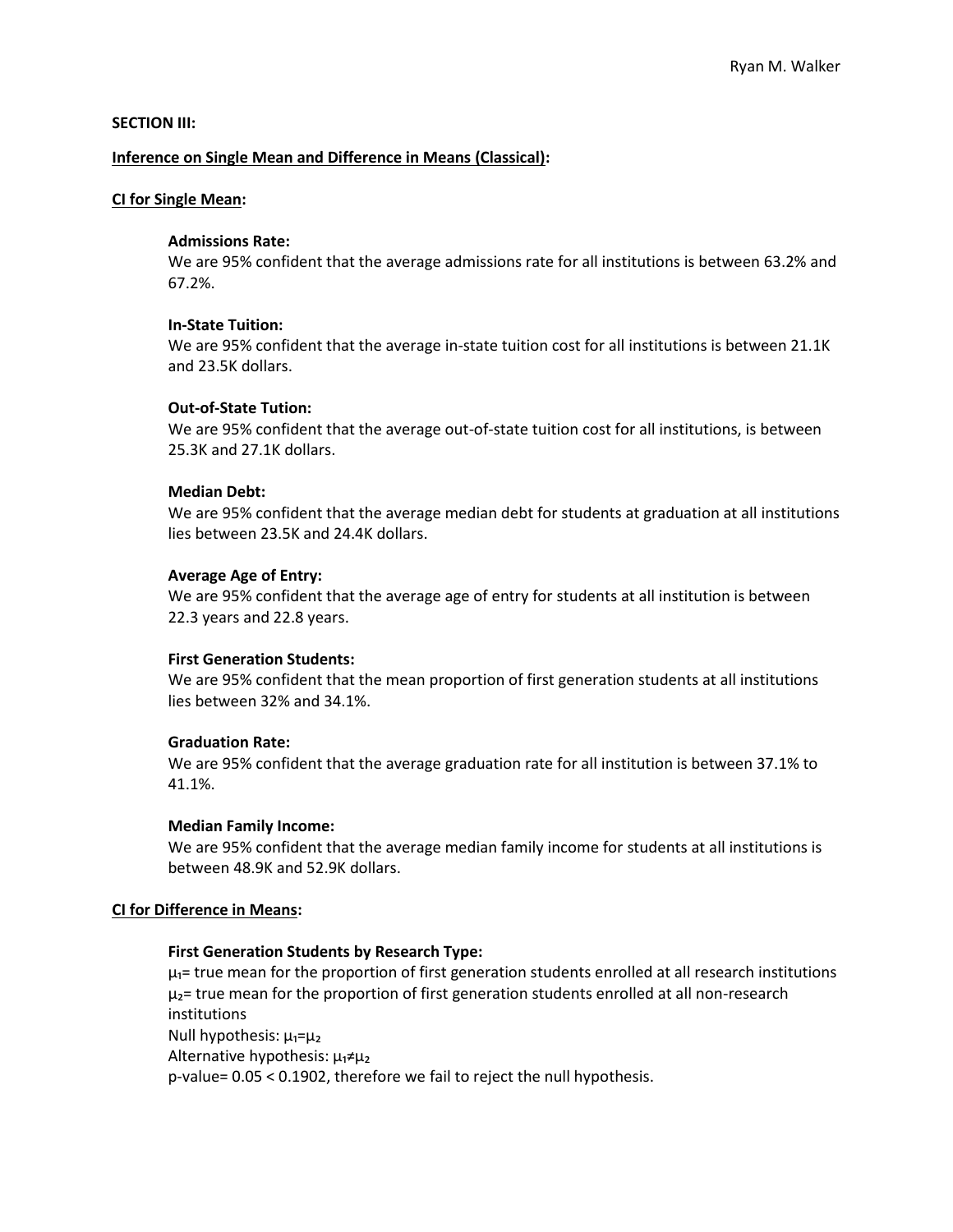Based on the data, we do not have enough evidence to conclude that the true mean for the proportion of first generation students enrolled at all research institutions is not equal to the true mean for the proportion of first generation students enrolled at all non-research institutions.

#### **Median Student Debt by Research Type:**

 $\mu_1$ = true mean of median student debt at graduation for students at all research insittutions  $\mu_2$ = true mean of median student debt at graduation for students at all non-research insitutions Null hypothesis: μ₁=μ₂

Alternative hypothesis:  $\mu_1 \neq \mu_2$ p-value= 0.05 > 0.00, therefore we reject the null hypothesis.

We have enough evidence that the true mean of median student debt at graduation for students at all research insittutions is not equal true mean of median student debt at graduation for students at all non-research insitutions.

## **Average Age of Entry by Research Type:**

 $\mu_1$ = true mean for the average age of entry for students at all research institutions  $\mu_2$ = true mean for the average age of entry for students at all non-research institutions Null hypothesis:  $\mu_1 = \mu_2$ Alternative hypothesis:  $\mu_1 \neq \mu_2$ p-value= 0.05 < 0.14, therefore we fail to reject the null hypothesis.

Based on the data, we do not have enough evidence to determine that the mean for the average age of entry for students at all research institutions is not equal to the mean for the average age of entry for students at all non-research institutions.

#### **Graduation Rate by Research Type:**

 $\mu_1$ = true mean of graduation rate for all research institutions  $\mu_2$ = true mean of graduation rate for all non-research institutions Null hypothesis:  $\mu_1 = \mu_2$ Alternative hypothesis: μ₁≠μ₂ p-value= 0.05 < 0.20, therefore we fail to reject the null hypothesis.

We do not have enough evidence to conclude that the true mean of graduation rate for all research institutions is not equal to the true mean of graduation rate for all non-research institutions.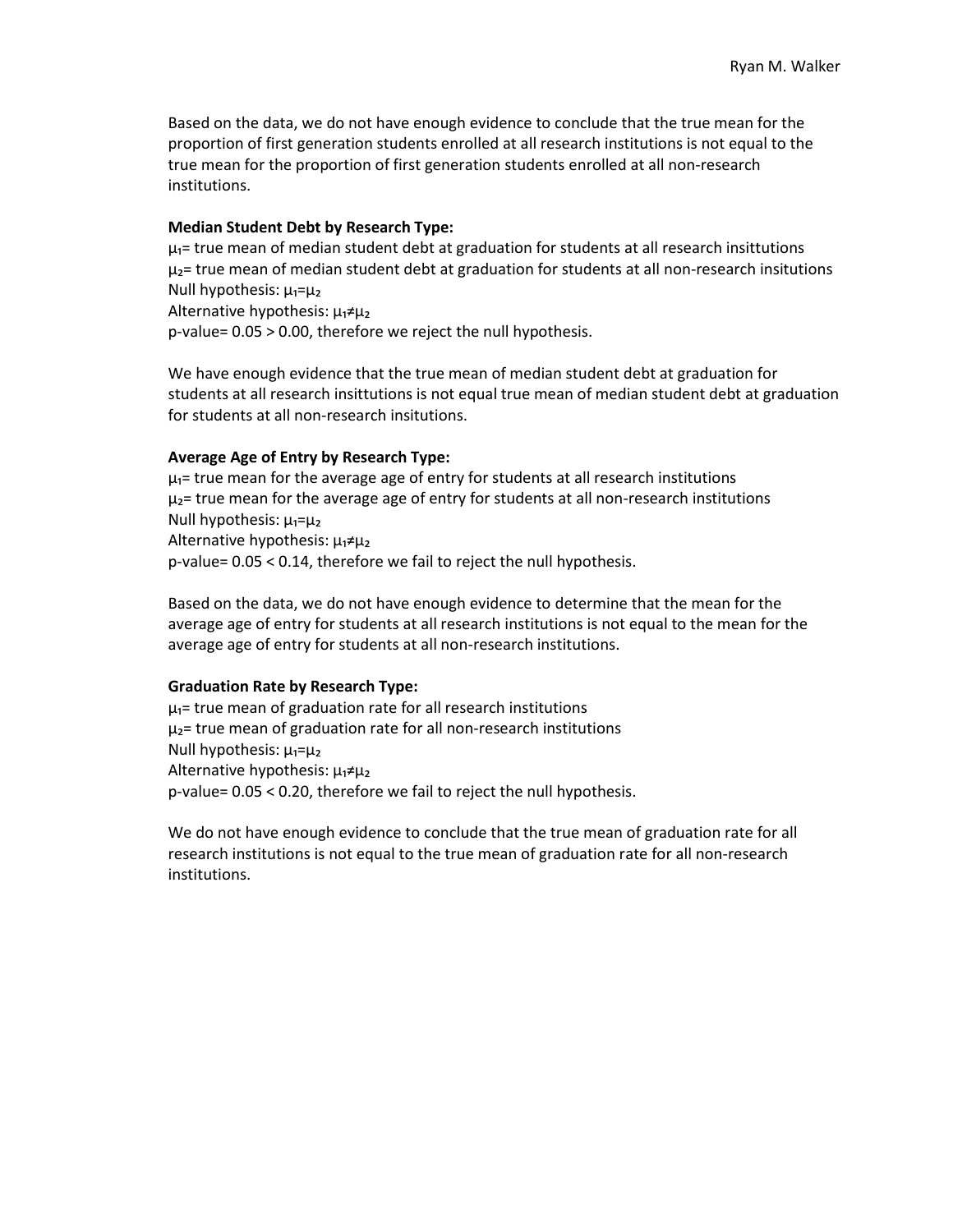# **Inference on Single Mean and Difference in Means (Bootstrap Method):**



**Single Mean**

# **Admissions Rate:**

Figure 44. Dot plot showing the bootstrap distribution of a single mean for admissions rate.

We are 95% confident that the mean admissions rate of all institutions is between 64.003% and 67.681%.



# **In-State Tuition:**

We are 95% confident that the mean in-state tuition for all institutions is between 20.950K and 23.174K.

**Figure 45.** Dot plot showing the bootstrap distribution of a single mean for in-state tuition (per 1K).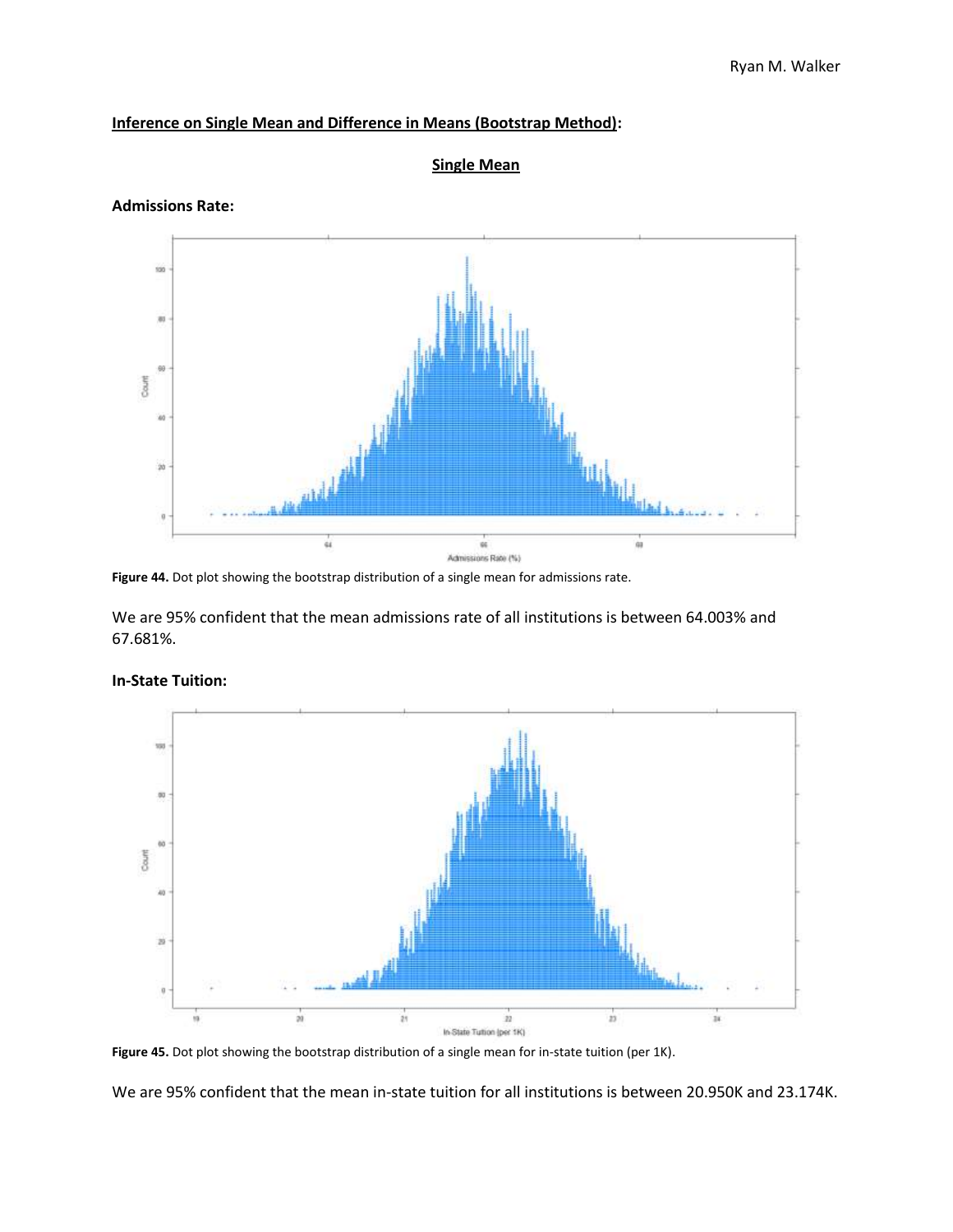# **Out-of-State Tuition:**



**Figure 46.** Dot plot showing the bootstrap distribution of a single mean for out-of-state tuition (per 1K).

We are 95% confident that the mean out-of-state tuition for all institutions is between 25.587K and 27.481K.



**Median Debt:**

Figure 47. Dot plot showing the bootstrap distribution of a single mean for median debt of students at graduation (per 1K).

We are 95% confident that the mean of median debt for all students at all institutions is between 23.416K and 24.276K.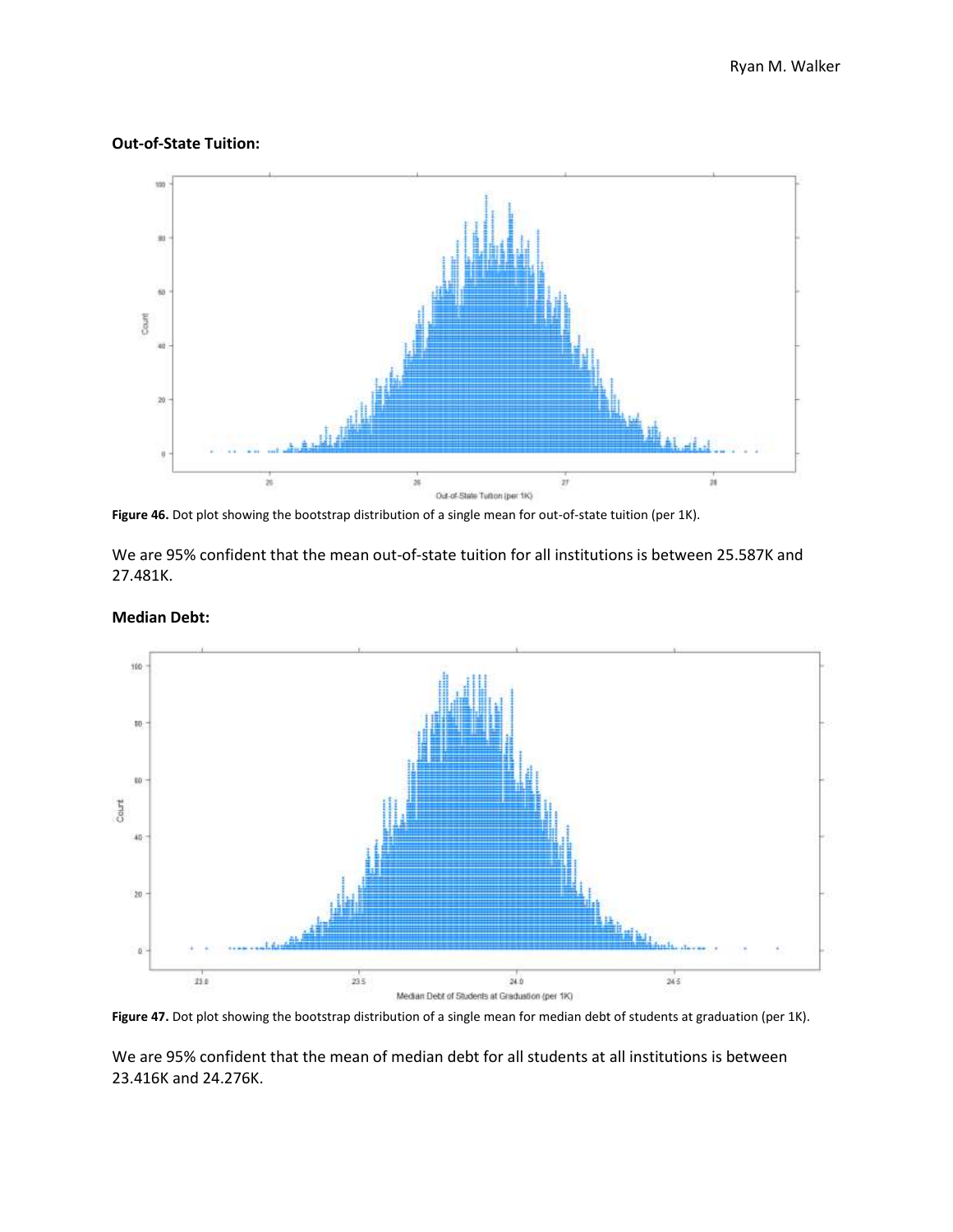# **Average Age of Entry:**



**Figure 48.** Dot plot showing the bootstrap distribution of a single mean for average age of entry for students.

We are 95% confident that the average age of entry for all students at all institutions is between 22.269 years and 22.795 years.



# **Proportion of First Generation Students:**

**Figure 49.** Dot plot showing the bootstrap distribution of a single mean for proportion of first generation students enrolled.

We are 95% confident that mean proportion of first generation students at all institutions is between 32.346% and 34.304%.

## **Graduation Rate:**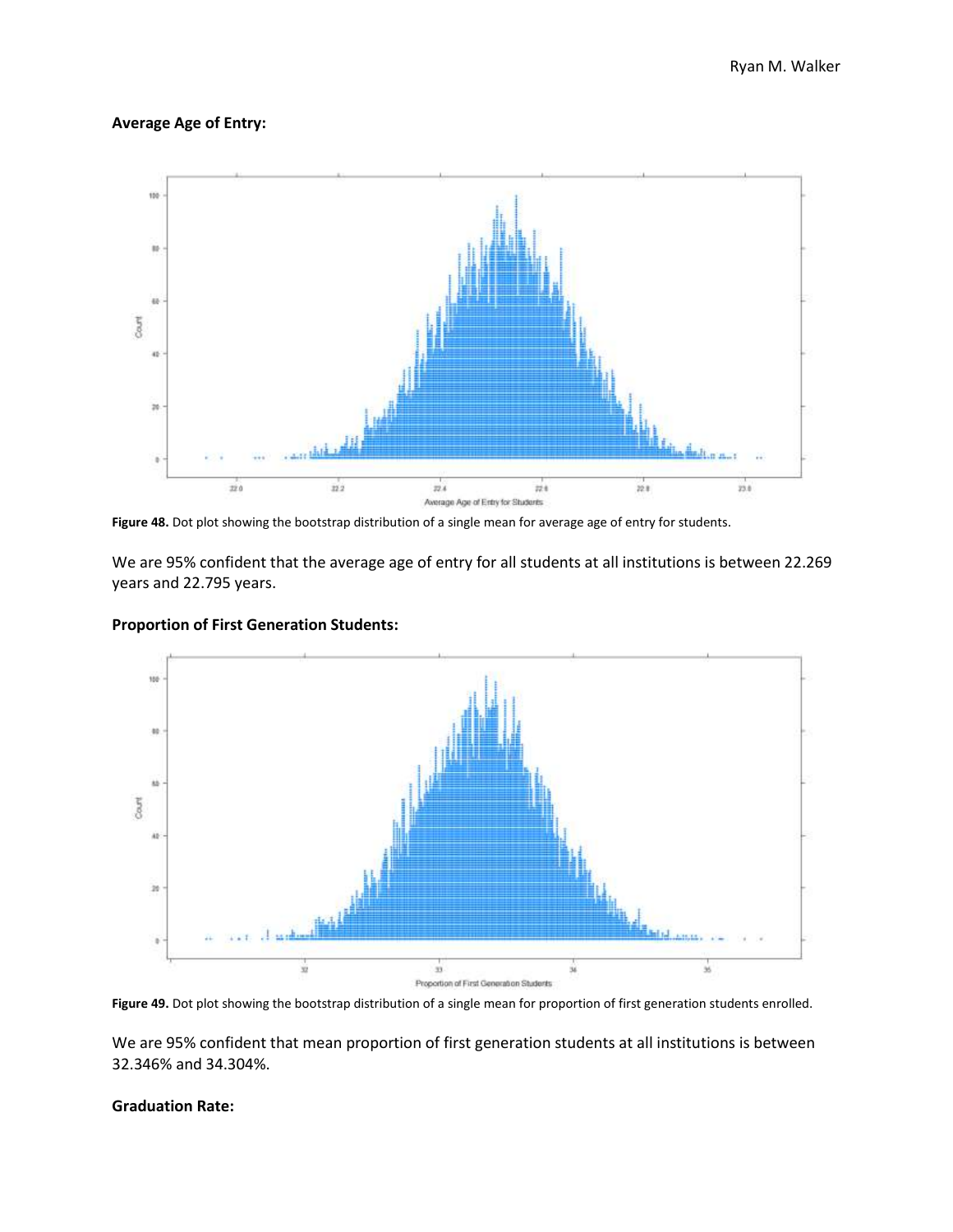

**Figure 50.** Dot plot showing the bootstrap distribution of a single mean for graduation rate (%).

We are 95% confident that the mean graduation rate at all institutions is between 38.130% and 41.902%.



# **Median Family Income:**

Figure 51. Dot plot showing the bootstrap distribution of a single mean for median family income of students (per 1K).

We are 95% confident that the mean median family income of all students at all institutions is between 49.004K and 52.940K.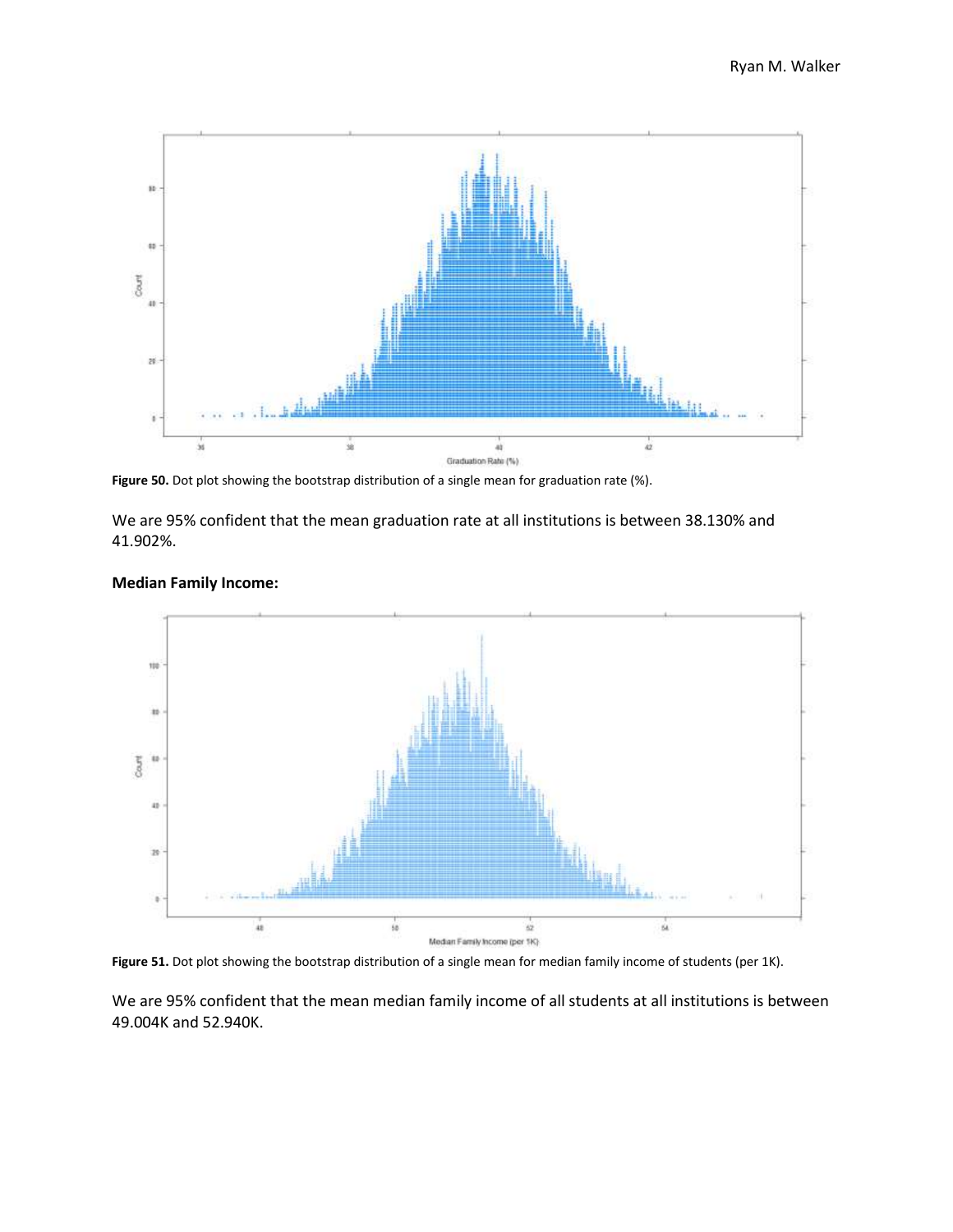#### **Difference in Means**



#### **First Generation Students by Research Type:**

**Figure 52.** Dot plot showing the bootstrap distribution of difference in means between the mean proportion of first generation students enrolled at research institutions and the mean proportion of first generation students enrolled at non-research institutions.

## **Confidence Interval:**

95% CI for difference in means: (-3.755, 1.234)



# **Graduation Rate by Research Type:**

**Figure 53.** Dot plot showing the bootstrap distribution of difference in means between the mean graduation rate at research institutions and the mean graduation rate at non-research institutions.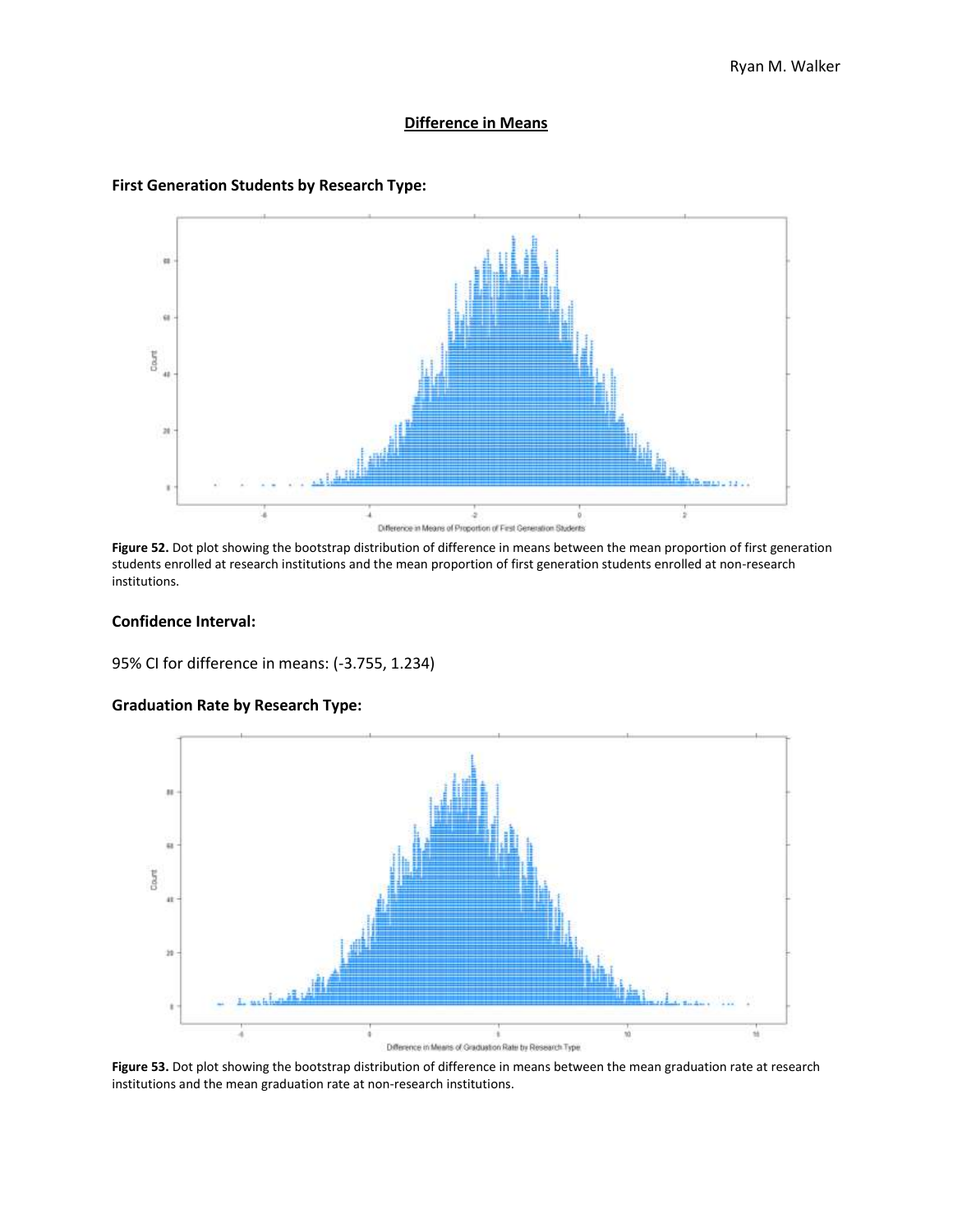# **Confidence Interval:**

95% CI for difference in means: (-1.516, 9.113)

# **Average Age of Entry by Research Type:**



**Figure 54.** Dot plot showing the bootstrap distribution of difference in means between the mean average age of entry at research institutions and the mean average age of entry at non-research institutions.

# **Confidence Interval:**

95% CI for difference in means: (-1.105, -0.048)



#### **Median Debt by Research Type:**

**Figure 55.** Dot plot showing the bootstrap distribution of difference in means between the mean median debt of student at graduation for research institutions and the mean median debt of student at graduation for non-research institutions.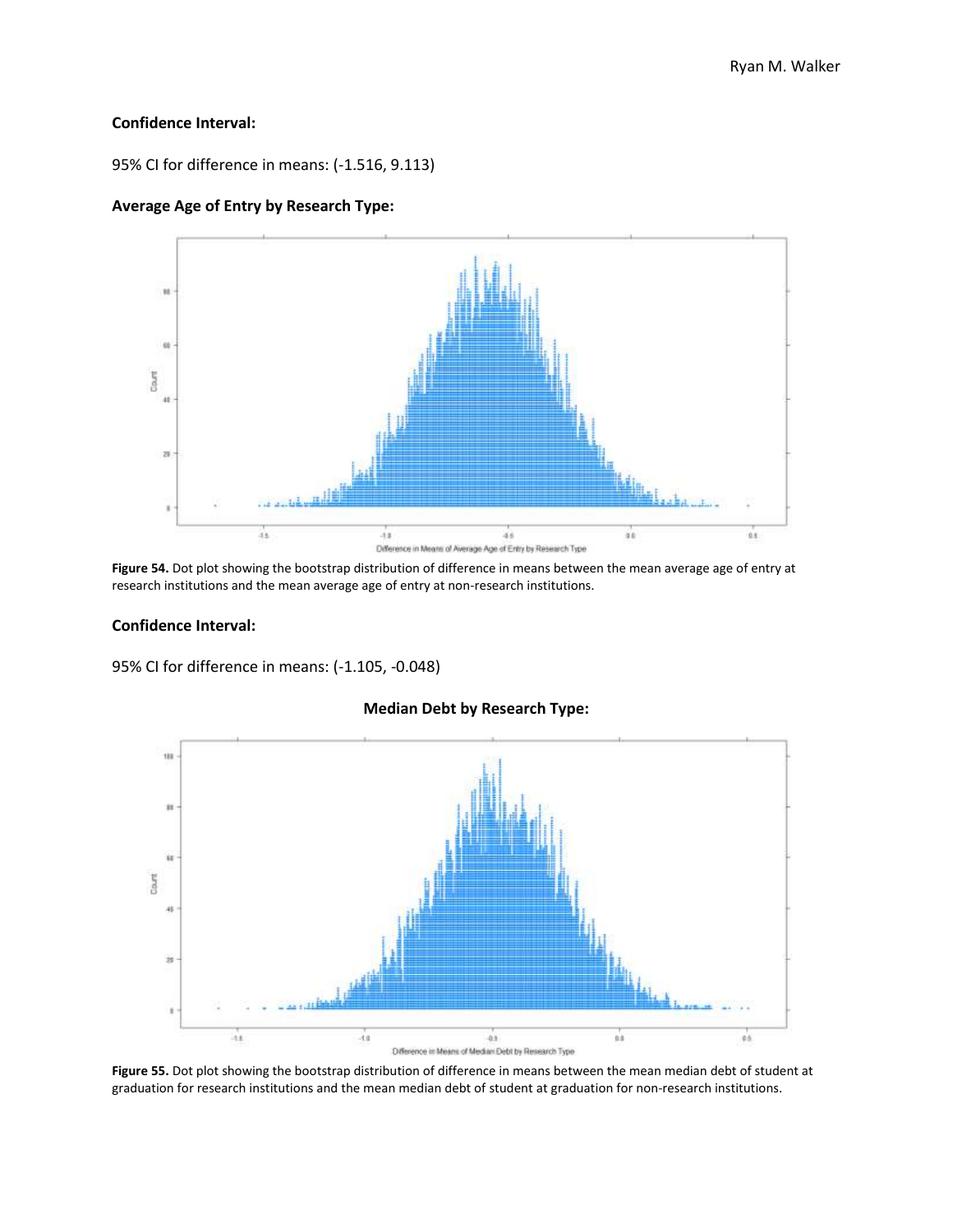# **Confidence Interval:**

95% CI for difference in means: (-0.998, 0.035)

# **Commentary:**

All data is normally distributed under bootstrap samples, which validates the legitimacy of the sample data and further allows us to analyze and extrapolate information.

# **SECTION IV:**

#### **Graduation Rate by Proportion of First Generation Students:**

|    | <b>Summary Statistics</b> |      |       |       |       |         |      |       |       |                           |       |            |  |
|----|---------------------------|------|-------|-------|-------|---------|------|-------|-------|---------------------------|-------|------------|--|
| Ir |                           | miss | mean  | lsa   | Iskew | krts    | min. | qrt1  | mdn   | larts                     | max   | <b>IQR</b> |  |
|    | 400                       | 0.00 | 39.08 | 20.18 | 0.43  | $-0.58$ | 0.00 | 22.63 | 36.31 | <b>CO</b><br>11<br>التندر | 90.20 | 30.48      |  |

**Table 15.** Table displaying summary statistics including the five-number summary of graduation rate at each institution.

|     | <b>Summary Statistics</b> |       |           |         |             |      |       |       |       |                        |       |  |  |
|-----|---------------------------|-------|-----------|---------|-------------|------|-------|-------|-------|------------------------|-------|--|--|
| In  | miss                      | mean  | <b>SC</b> | skew    | <b>krts</b> | min  | 'art1 | Imdn  | grt3  | max                    | IQR   |  |  |
| 400 | 0.001                     | 33.05 | 10.28     | $-0.10$ | $-0.62$     | 9.03 | 25.85 | 33.67 | 40.88 | $\sim$ $\sim$<br>61.27 | 15.03 |  |  |

**Table 16.** Table displaying summary statistics including the five-number summary of proportion of first generation students at each institution.

# **Test of Correlation:**

*H<sup>0</sup>* **:** R = 0; There is not an association between graduation rate and proportion of first generation students.

 $H_a$ : R  $\neq$  0; There is an association between graduation rate and proportion of first generation students.

**Test:**

**Confidence Interval:** We are 95% confident that R lies between -0.762 and -0.666.

**T-value:** -20.532

**P-value:** <2.2e-16

**Level of Significance (α):** 0.05

# **Conclusion:**

P-value  $< \alpha$ , therefore, we reject the null hypothesis.

We have enough evidence to determine that there is an association between graduation rate and proportion of first generation students.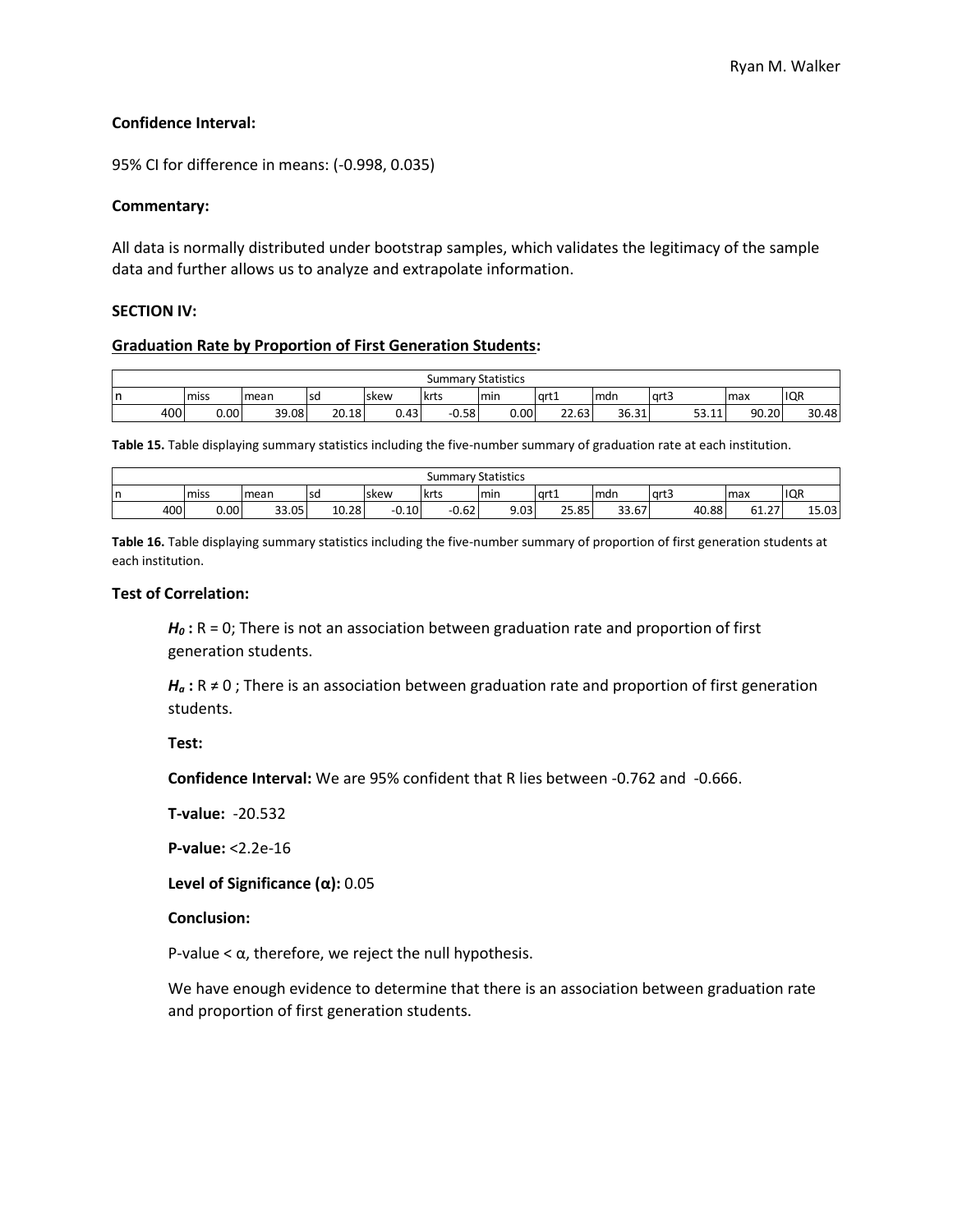

**Figure 56.** Plot showing correlation and line of regression for graduation rate by proportion of first generation students.

![](_page_37_Figure_3.jpeg)

**Figure 57.** Representation of residual plots for grad rate by first generation students.

| <b>ANOVA (Grad Rate by First Gen)</b> |     |          |                 |  |                    |  |  |  |  |  |  |  |
|---------------------------------------|-----|----------|-----------------|--|--------------------|--|--|--|--|--|--|--|
|                                       | Df  | l Sum Sa | Mean Sq F-value |  | IP-value           |  |  |  |  |  |  |  |
| FirstGen                              |     | 83581    | 83581           |  | $421.56 < 2.2e-16$ |  |  |  |  |  |  |  |
| Residuals                             | 398 | 78909    | 198             |  |                    |  |  |  |  |  |  |  |

**Table 17.** Table displaying ANOVA regression test for grad rate by first generation students.

# **Least Square Regression Model:**

 $R = -0.72$ 

$$
Gr\widehat{adRate} = 85.62 - 1.41 (Prop First Gen)
$$

**Test of Least Square Regression Model:**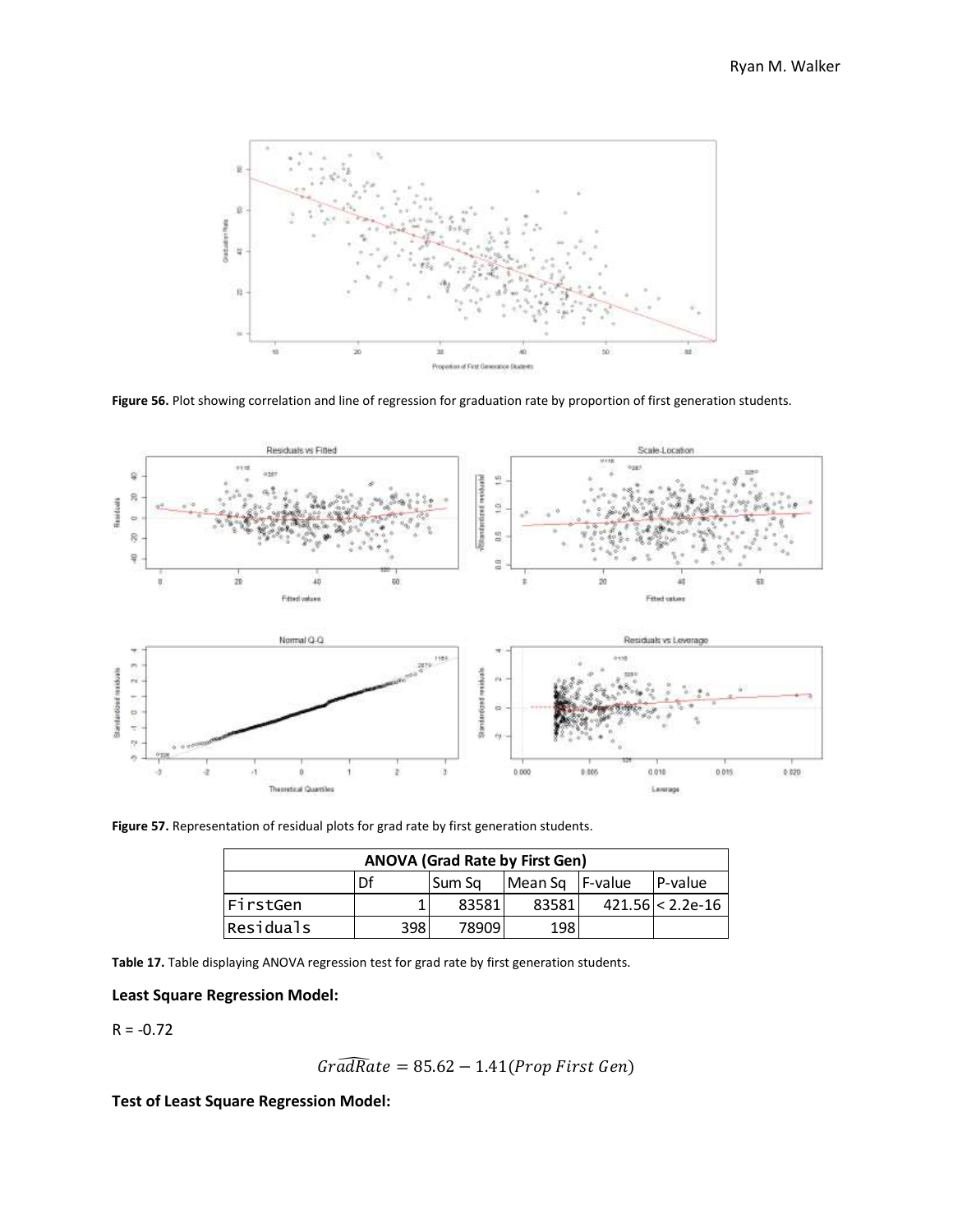**Hypothesis:** The regression line fits the model.

**Intercept**: 85.62 **T-value:** 36.07 **P-value:** <2e-16 **Slope:** -1.41(*Prop First Gen*) **T-value:** -20.53 **P-value:** <2e-16 **Level of Significance (α):** 0.05 **Conclusion:**  P-value  $<$   $\alpha$ . Therefore, the tested values are significant.

We have enough evidence to conclude that the model fits the regression line.

# **Commentary:**

Regression analysis and statistical test confirm our assumptions about graduation rate by proportion of first generation students enrolled. There is a strong, negative association between our explanatory variable (proportion of first generation students) and our response variable (graduation rate). That is, as the proportion of first generation students enrolled at an institution increases by 1, the graduation rate decreases at a rate of -1.41.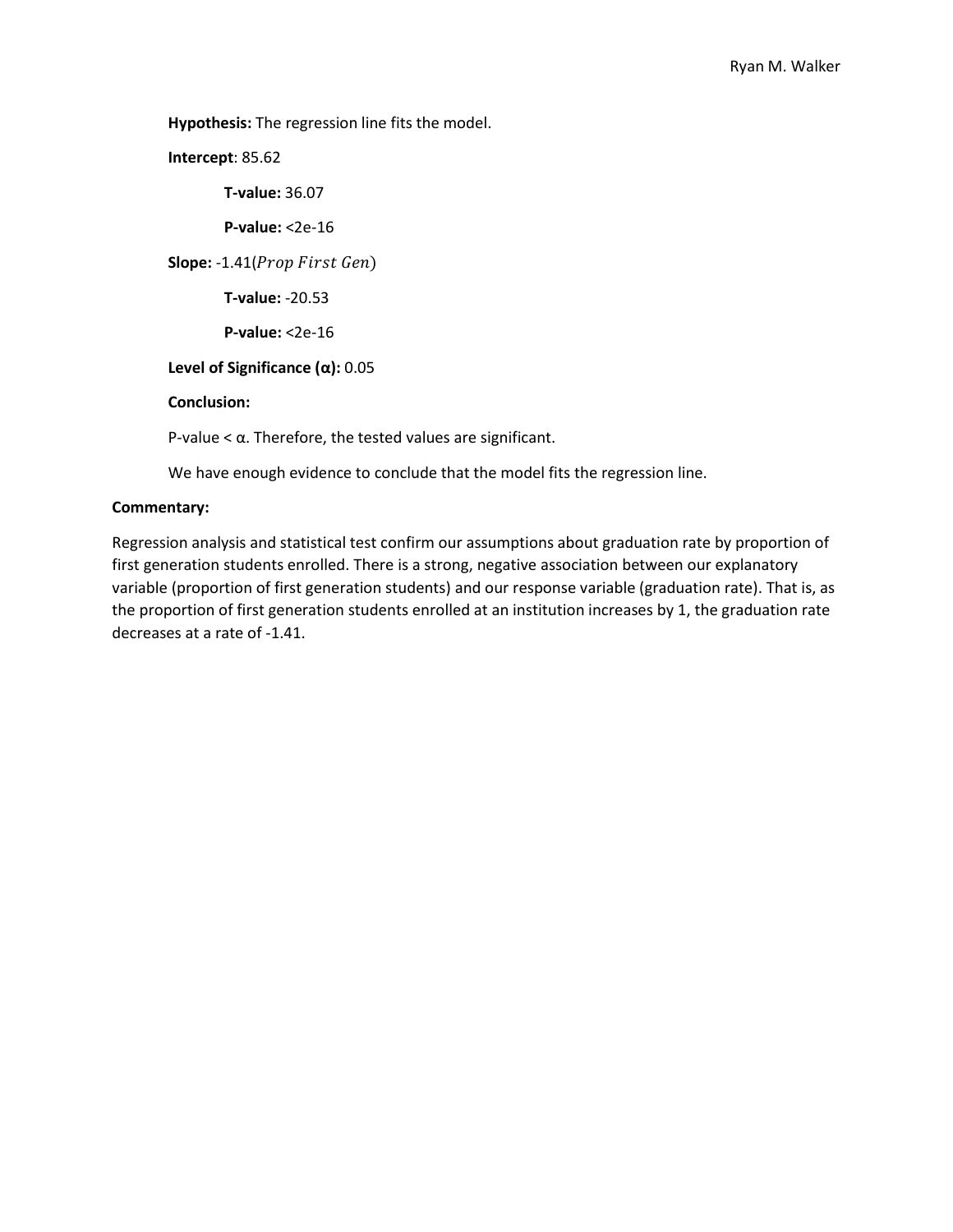#### **Graduation Rate by Median Family Income:**

|     | <b>Summary Statistics</b> |       |       |       |         |      |       |       |                               |       |            |  |  |
|-----|---------------------------|-------|-------|-------|---------|------|-------|-------|-------------------------------|-------|------------|--|--|
| n   | miss                      | mean  | sd    | Iskew | lkrts   | min  | art1  | mdn   | l art3                        | l max | <b>IQR</b> |  |  |
| 400 | 0.00 <sub>1</sub>         | 39.08 | 20.18 | 0.43  | $-0.58$ | 0.00 | 22.63 | 36.31 | гэ<br>$\overline{A}$<br>⊥⊥.زر | 90.20 | 30.48      |  |  |

**Table 18.** Table displaying summary statistics including the five-number summary of graduation rate at each institution.

|     | <b>Summary Statistics</b> |       |       |       |      |                                     |       |             |               |        |            |  |  |
|-----|---------------------------|-------|-------|-------|------|-------------------------------------|-------|-------------|---------------|--------|------------|--|--|
| In  | miss                      | lmean | lsd   | Iskew | krts | min                                 | lart1 | <b>Imdn</b> | art3          | max    | <b>IQR</b> |  |  |
| 400 | 0.00                      | 50.89 | 20.37 | 0.67  | 0.25 | $\overline{a}$<br>$\sim$<br>13. J 1 | 36.63 | 47.91       | $-2$<br>63.52 | 114.94 | 26.89      |  |  |

**Table 19.** Table displaying summary statistics including the five-number summary of median family income of all students enrolled (per 1K) at each institution.

#### **Test of Correlation:**

*H<sup>0</sup>* **:** R = 0; There is not an association between graduation rate and median family income.

 $H_a$ : R  $\neq$  0; There is an association between graduation rate and median family income.

**Test:**

**Confidence Interval:** We are 95% confident that R lies between 0.634 and 0.737.

**T-value:** 18.957

**P-value:** <2.2e-16

**Level of Significance (α):** 0.05

# **Conclusion:**

P-value  $< \alpha$ , therefore, we reject the null hypothesis.

We have enough evidence to determine that there is an association between graduation rate and median family income.

![](_page_39_Figure_17.jpeg)

**Figure 58.** Plot showing correlation and line of regression for graduation rate by median family income of all students.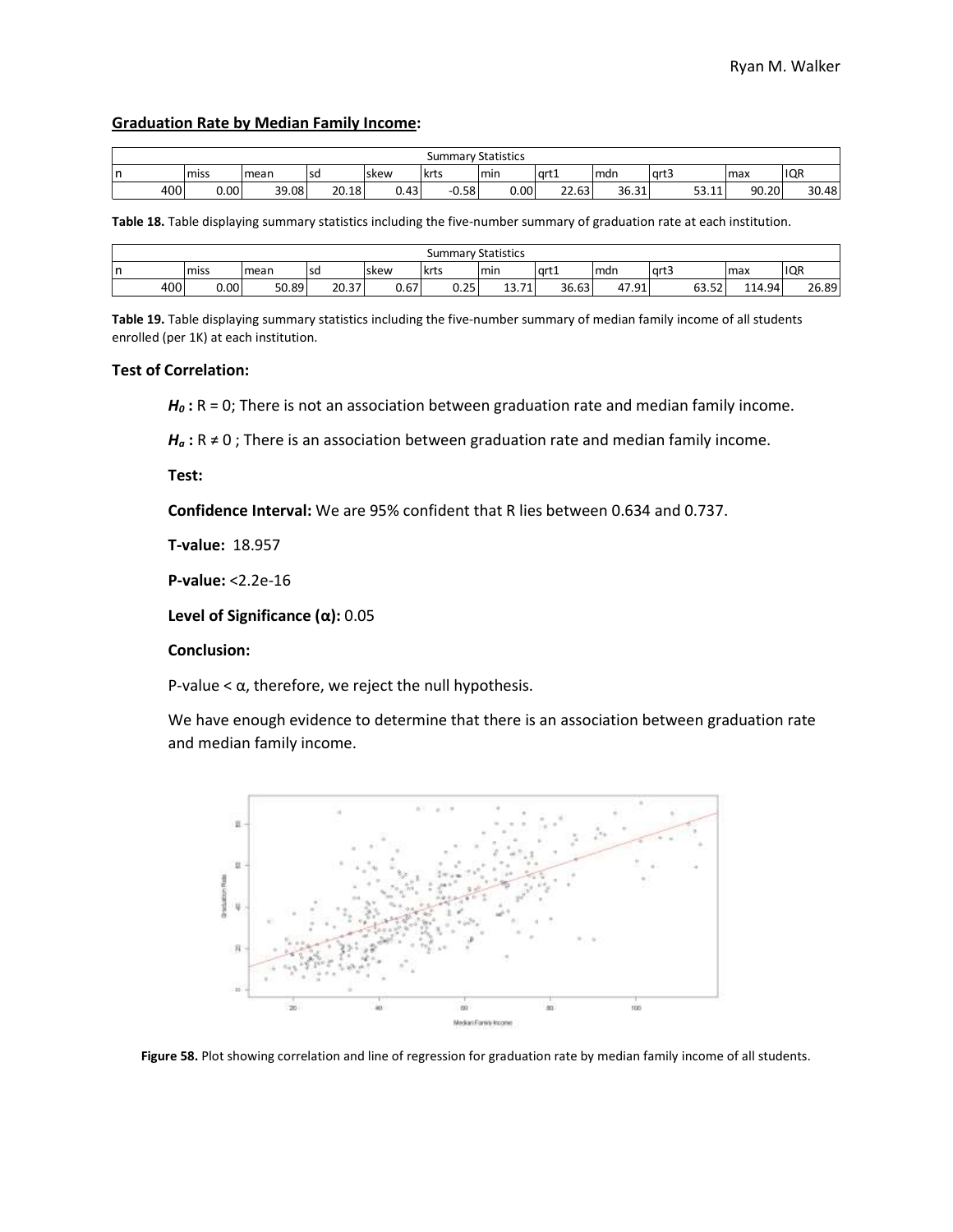![](_page_40_Figure_1.jpeg)

**Figure 59.** Representation of residual plots for grad rate by median family income.

| <b>ANOVA (Grad Rate by Family Income)</b> |    |              |                |  |                    |  |  |  |  |  |  |  |
|-------------------------------------------|----|--------------|----------------|--|--------------------|--|--|--|--|--|--|--|
|                                           | Df | <b>SumSa</b> | MeanSq F-value |  | P-value            |  |  |  |  |  |  |  |
| Family Income                             |    | 77101        | 77101          |  | $359.37 < 2.2e-16$ |  |  |  |  |  |  |  |
| Residuals<br>215<br>398l<br>85389         |    |              |                |  |                    |  |  |  |  |  |  |  |

**Table 20.** Table displaying ANOVA regression test for grad rate by median family income.

# **Least Square Regression Model:**

 $R = 0.69$ 

$$
Gr\widehat{adRate} = 4.35 + 0.68 (Median Family Income)
$$

#### **Test of Least Square Regression Model:**

**Hypothesis:** The regression line fits the model.

**Intercept**: 4.35

**T-value:** 2.21

# **P-value:** 0.028

Slope: 0.68 (Median Family Income)

**T-value:** 18.957

**P-value:** <2e-16

**Level of Significance (α):** 0.05

# **Conclusion:**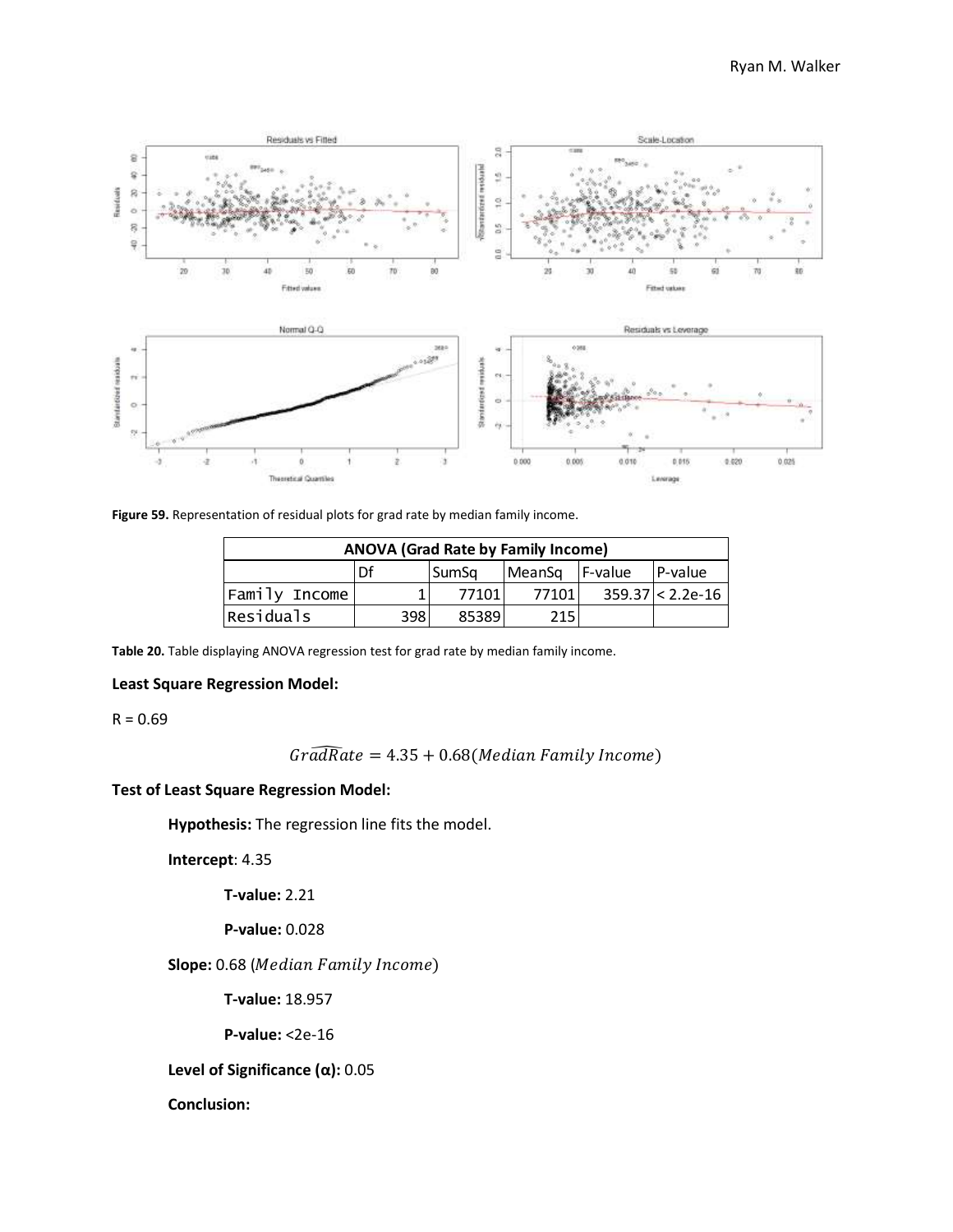P-value  $<$   $\alpha$ . Therefore, the tested values are significant.

We have enough evidence to conclude that the model fits the regression line.

# **Commentary:**

Regression analysis and statistical test confirm our assumptions about graduation rate by median family income. There is a strong, positive association between our explanatory variable (median family income) and our response variable (graduation rate). That is, as the median family income increases by 1K, the graduation rate increases at a rate of 0.68.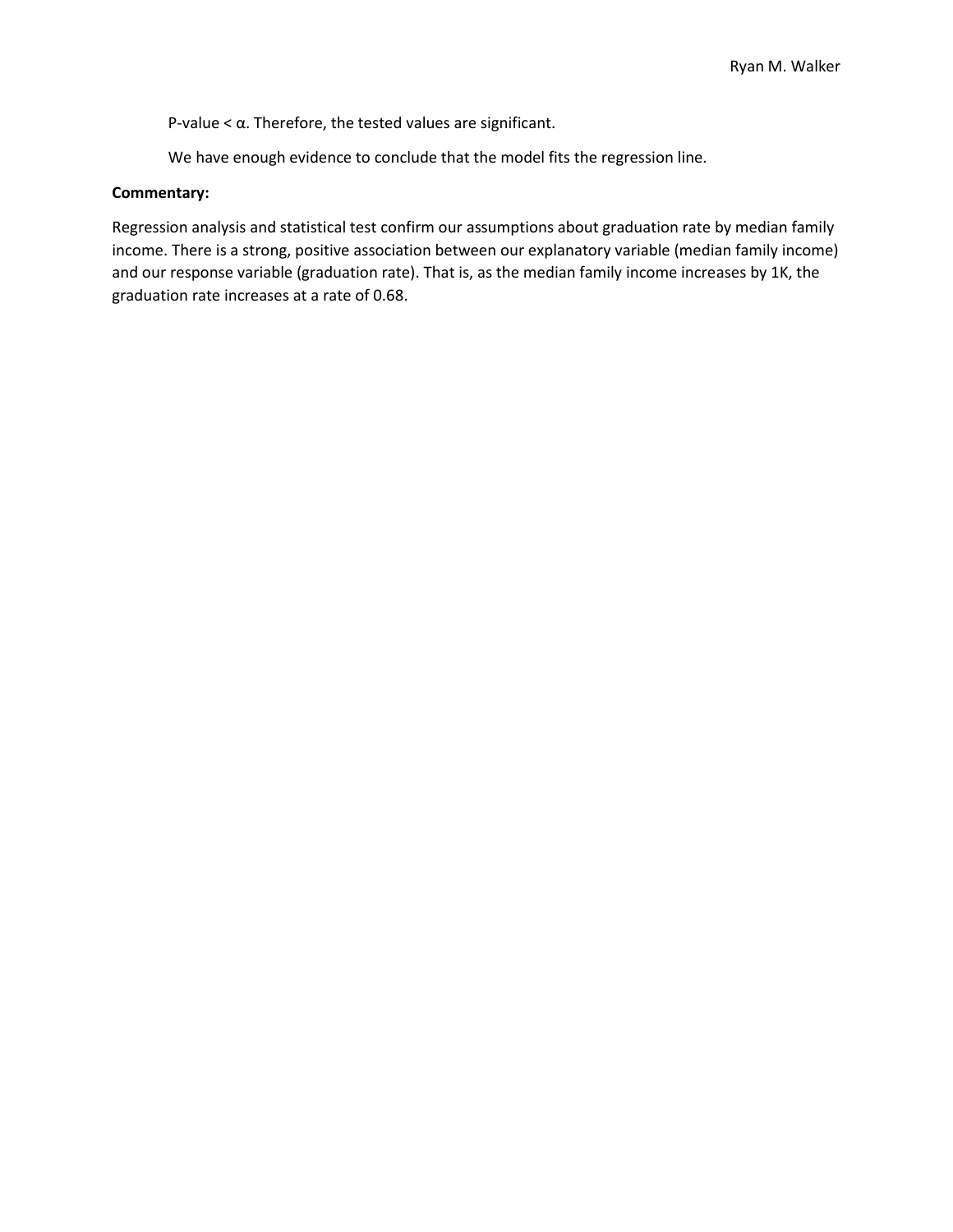# **Graduation Rate by Age of Entry:**

|     | <b>Summary Statistics</b> |       |       |       |         |      |       |       |                                      |       |            |  |  |
|-----|---------------------------|-------|-------|-------|---------|------|-------|-------|--------------------------------------|-------|------------|--|--|
| n   | miss                      | mean  | sd    | Iskew | lkrts   | min  | art1  | lmdn  | l art3                               | l max | <b>IQR</b> |  |  |
| 400 | 0.00                      | 39.08 | 20.18 | 0.43  | $-0.58$ | 0.00 | 22.63 | 36.31 | гэ<br>$\overline{A}$<br><b>JJ.II</b> | 90.20 | 30.48      |  |  |

**Table 21.** Table displaying summary statistics including the five-number summary of graduation rate at each institution.

|     | <b>Summary Statistics</b> |                                         |           |      |             |       |       |       |       |       |              |  |  |
|-----|---------------------------|-----------------------------------------|-----------|------|-------------|-------|-------|-------|-------|-------|--------------|--|--|
| In  | miss                      | mean                                    | <b>SC</b> | skew | <b>krts</b> | Imin  | art1  | mdr   | lart3 | max   | IQR          |  |  |
| 400 | 0.00                      | $\mathbf{a}$<br>F <sub>4</sub><br>77.77 | 2.67      | 1.60 | 3.26        | 19.30 | 20.60 | 21.84 | ∠3.76 | 34.03 | 2.4c<br>3.1b |  |  |

**Table 22.** Table displaying the summary statistics including the five-number summary of the age of entry for students for each institution.

#### **Test for Correlation:**

*H*<sub>0</sub> : R = 0; There is not an association between graduation rate and age of entry.

 $H_a$ : R  $\neq$  0; There is an association between graduation rate and age of entry.

**Test:**

**Confidence Interval:** We are 95% confident that R lies between -0.528 to -0.372.

**T-value:** -10.161

**P-value:** <2.2e-16

**Level of Significance (α):** 0.05

# **Conclusion:**

P-value  $< \alpha$ , therefore, we reject the null hypothesis.

We have enough evidence to determine that there is an association between graduation rate and age of entry.

![](_page_42_Figure_17.jpeg)

Figure 60. Plot showing correlation and line of regression for graduation rate by age of entry for all students.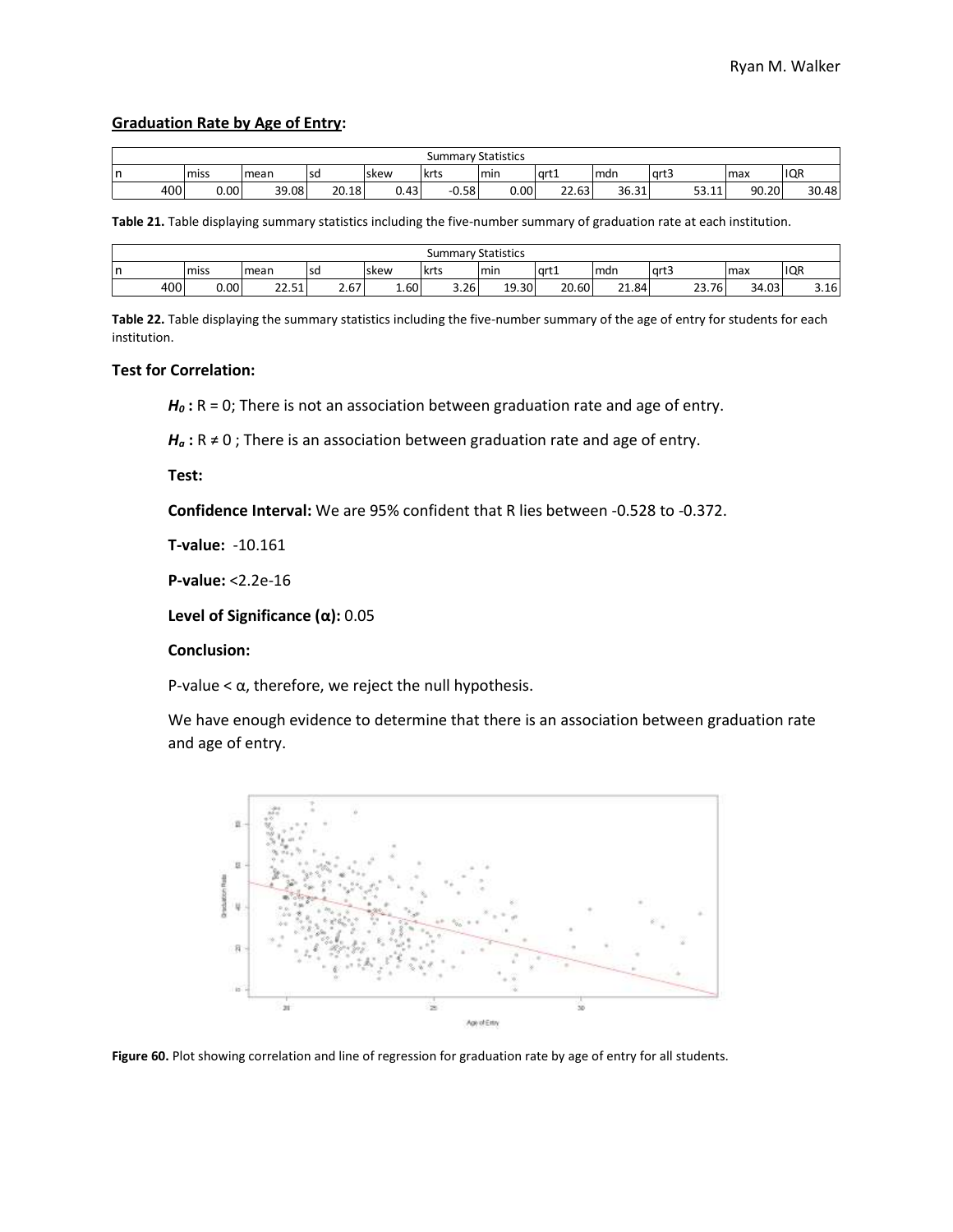![](_page_43_Figure_1.jpeg)

**Figure 61.** Representation of residual plots for grad rate by age of entry.

|                                    | ANOVA (Grad Rate by Age of Entry) |        |                 |  |                    |  |  |  |  |  |  |  |  |
|------------------------------------|-----------------------------------|--------|-----------------|--|--------------------|--|--|--|--|--|--|--|--|
|                                    | ηf                                | Sum Sa | Mean Sq F-value |  | P-value            |  |  |  |  |  |  |  |  |
| Age of Entry                       |                                   | 33468  | 334681          |  | $103.24 < 2.2e-16$ |  |  |  |  |  |  |  |  |
| Residuals<br>324<br>398l<br>129022 |                                   |        |                 |  |                    |  |  |  |  |  |  |  |  |

**Table 23.** Table displaying ANOVA regression test for grad rate by age of entry.

# **Least Square Regression Model:**

 $R = -0.45$ 

$$
Gr\widehat{adRate} = 116.18 - 3.42 (Age\ of\ Entry)
$$

# **Test of Least Square Regression Model:**

**Hypothesis:** The regression line fits the model.

**Intercept**: 116.18

**T-value:** 15.20

**P-value:** <2e-16

**Slope:** -3.42(*Age of Entry*)

**T-value:** -10.16

**P-value:** <2e-16

**Level of Significance (α):** 0.05

**Conclusion:**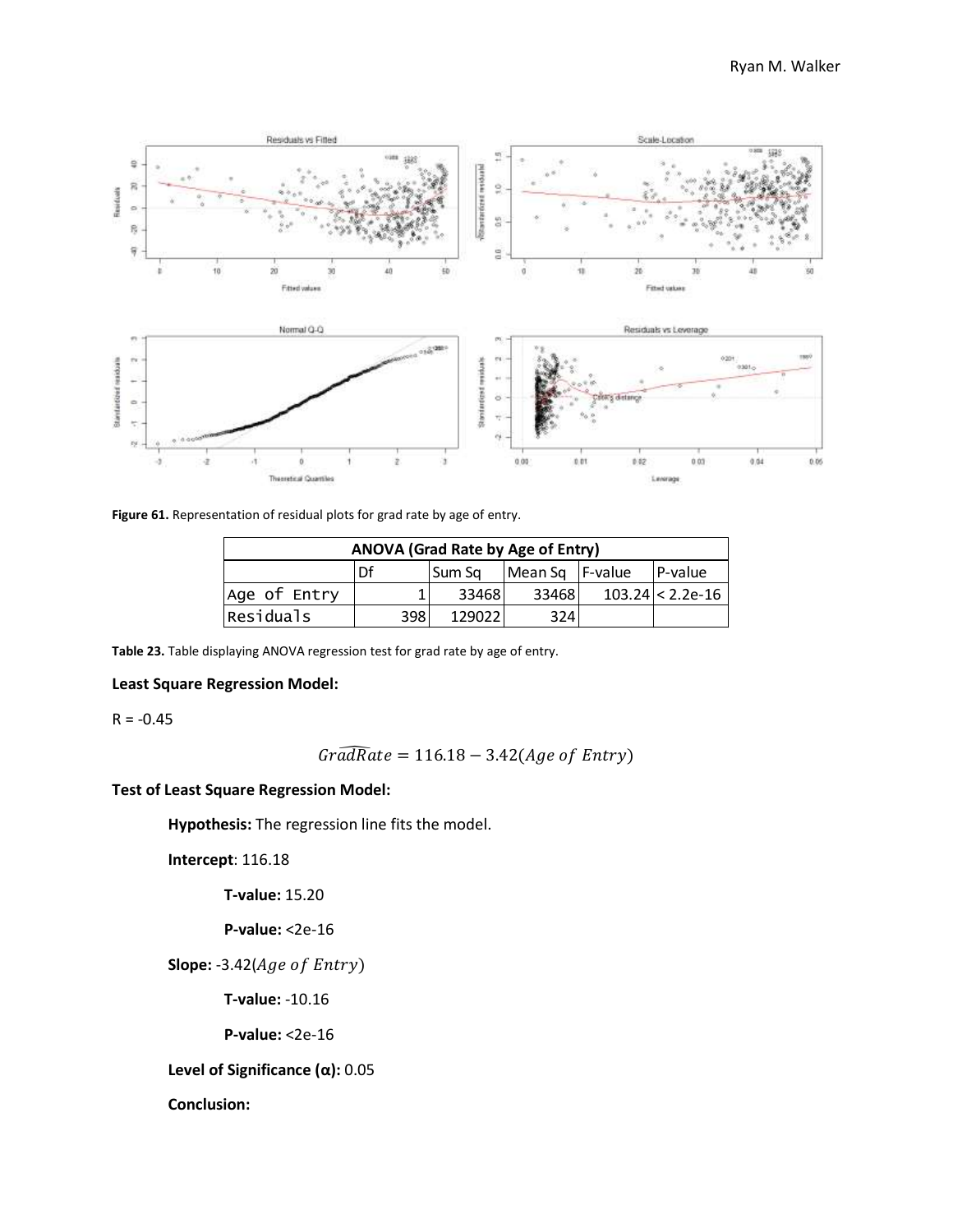P-value  $< \alpha$ . Therefore, the tested values are significant.

We have enough evidence to conclude that the model fits the regression line.

# **Commentary:**

Regression analysis and statistical test confirm our assumptions about graduation rate by average age of entry for students. There is a moderate, negative association between our explanatory variable (average age of entry) and our response variable (graduation rate). That is, as the proportion of first generation students enrolled at an institution increases by 1 year, the graduation rate decreases at a rate of -3.42.

# **CONCLUSION:**

Now that graphic summaries, statistic summaries and tests have been run, what practical information can be gleaned from what we have observed and who can use it, and for what purpose? We began this observational study with the intent of further understanding how the proportion of first generation students enrolled at a four-year, bachelor's degree granting, post-secondary institution interacts with other variables in the data set. So, did we succeed?

The mean proportion of first generation students enrolled at institutions in our study is 33.05%. Since the data is normally distributed under bootstrapping, we can establish the confidence interval for where the true proportion of first generation students fall at all similar institutions in the US. That is, we are 95% confident that mean proportion of first generation students at all institutions is between 32.35% and 34.30%. We then see that between non-research and research universities the mean proportions are 33.39% and 31.81% respectively. Under bootstrapping conditions the difference in those means is established: we are 95% confident that the difference between proportion of first generation students enrolled at non-research and research institutions is between -3.755 and 1.234 percent. Zero, lies in the range, so we can implicitly conclude that there is no statistical difference between the two means. This is confirmed using the classical approach with the t-test, where we see that we fail to reject the null hypothesis that the two means are equal. Therefore, there is not any statistical difference between the two means. So, even though there sometimes appears to be more first generation students enrolled at non-research institutions since the range is wider (see First generation student by research type in section II), we now know with more certainty that the mean proportion of first generation students at non-research vs. research institutions is not significantly different.

After establishing an interval for the true proportion of first generation students enrolled and testing the usefulness and significance of the data, we then compare it to other variables in the dataset. One large limitation of the dataset that we were aware of at the start was that we only have one dependent variable: graduation rate. While other info would have been of great interest, we worked within the parameters of the data and discovered that there is a strong association between the proportion of first generation students enrolled at an institution and graduation rate. Unfortunately, it is not data that inspires a lot of hope in me. We see that there is a strong negative association between the two. That is, as the proportion of first generation students enrolled at an institution increases the graduation rate within four years decreases. Using that info, we created a predictive model that can determine the graduation rate of first generation students for all similar institutions:

# $Gra\widehat{dRate} = 85.62 - 1.41$ (Prop First Gen)

Tests of the model show that the values are significant and useful within the scope of our study.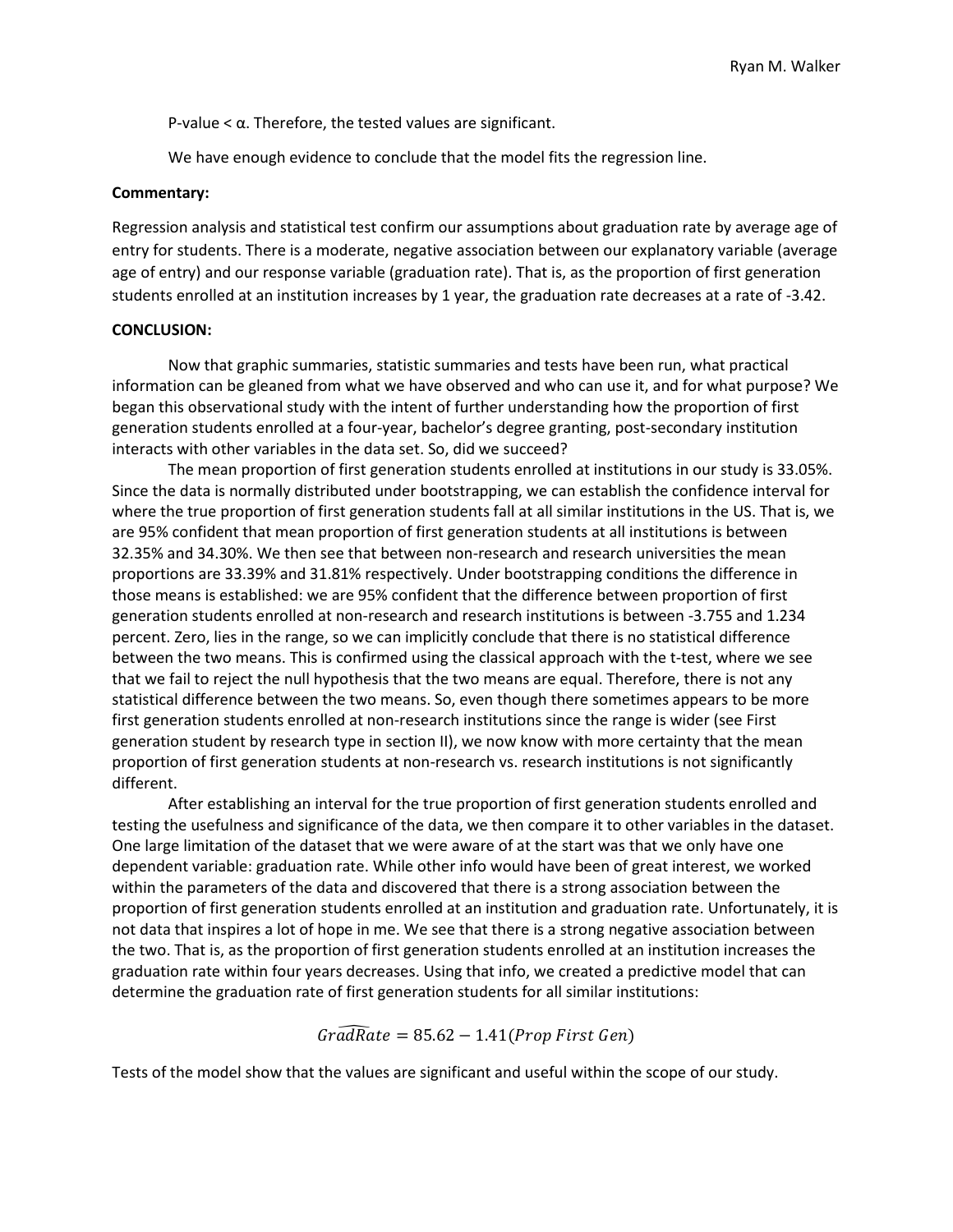We know that the data is significant and useful, but what is its practical application and who can use it? The answer truly is anyone, but ideally those interested might be administrators of four-year, bachelor degree granting institutions since this is the population our data generalizes to. It is data that one might use to decide what programs and incentives that could be implemented at an institution to encourage the success of first generation students, or those who come from families with lower incomes or who enter college at an older age.

While median family income and age of entry were not our primary interest, we do observe similarly interesting info to that of proportion of first generation students enrolled. Since we were mostly interested in first generation students, I have outlined the data analysis process in this conclusion. However, the amazing thing about statistical analysis is that it is in fact a rinse and repeat process. Only the variables change and therefore the outcome regarding those variables. With median family income, we ultimately see that there is a positive association between income and graduation rate—i.e. the higher the median family income of students at an institution, the higher the graduation rate. And with average age of entry we see a moderately negative association with graduation rate, being the higher the average age of entry at an institution the lower the graduation rate becomes.

An administrative official can take this data into account and decide if and how they might want to address population of students that fall under these three variables. I would like to add, though, for me there is a disconcerting side to this data. All we can do is observe and analyze the information. How and if any issues that this data implicates are addressed are not up to us. This means that someone can interpret this info in many ways. For instance, one may look at the data regarding the proportion of first generation students enrolled at an institution and decide that programs should be implemented to ensure the success of those students, while another can look at that data and decide that perhaps the institution should admit less first generation students to improve the graduation rate statistics. For us, it's about the analysis of the data and not necessarily the decisions made from the data. Yet, I do think it's important to keep in mind the importance of thorough and responsible analysis of the data for this sake.

So, again I ask. Did we succeed in our goal of further understanding how the proportion of first generation students enrolled at a four-year, bachelor's degree granting, post-secondary institution interacts with other variables in the data set? We now have a more thorough understanding of the data in its context, but I would also emphasize that for further study it's just a starting point. For more information, longitudinal studies might be of interest or even more focused studies with specific institutions in mind. However, regarding our observational study, my short answer: yes.